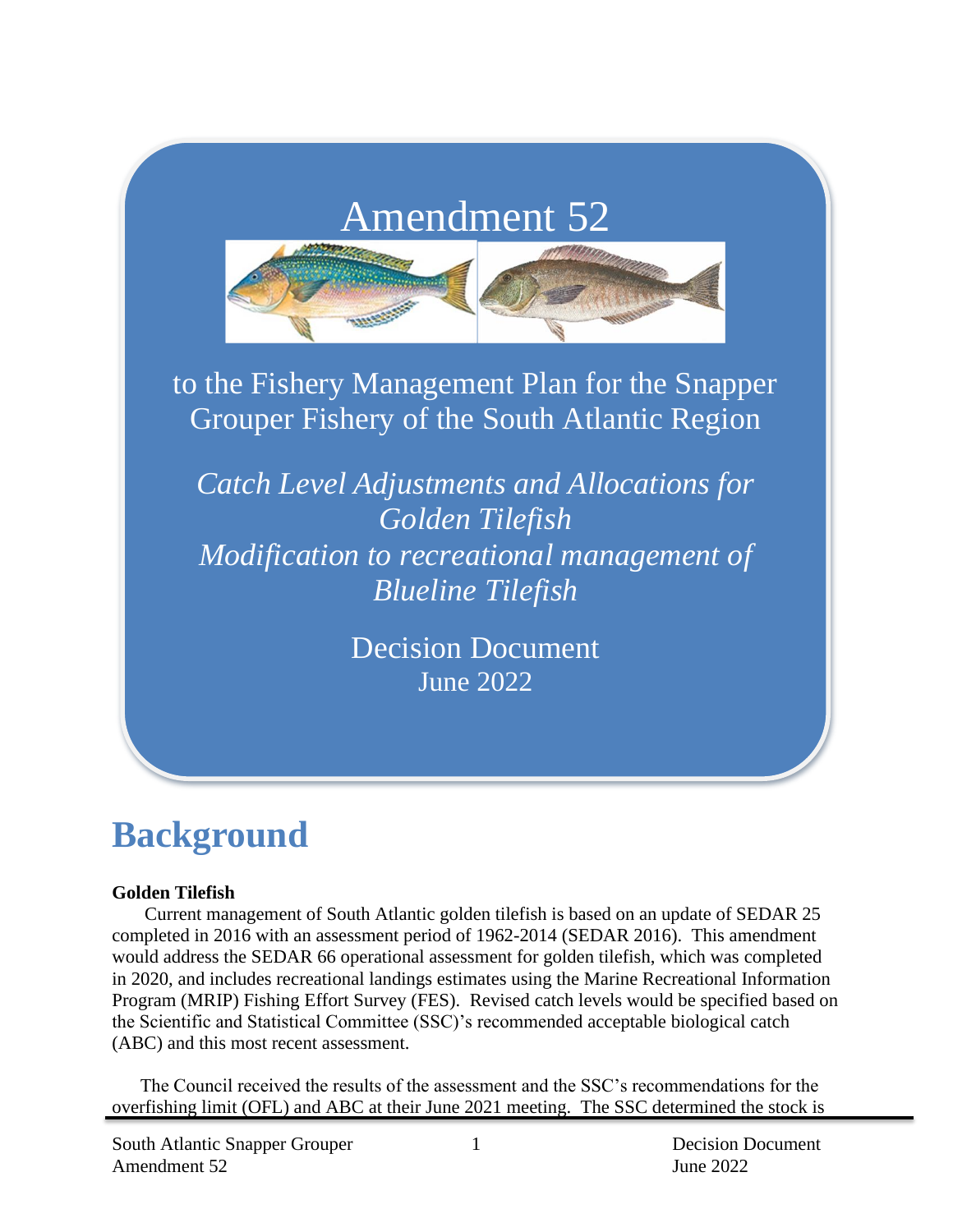no longer experiencing overfishing, but there is a high degree of uncertainty in the stock status determination since the stock is being fished at or close to maximum sustainable yield (MSY). The Council directed staff to begin work on a plan amendment to adjust catch levels based on the SSC recommendations and [SEDAR 66.](http://sedarweb.org/sedar-66-stock-assessment-report-south-atlantic-tilefish-revised-5142021)

An application providing an overview of the golden tilefish fishery, including management history, landings, and assessment information, can be found here: [https://safmc](https://safmc-shinyapps.shinyapps.io/SA_FisheryDataTilefish/)[shinyapps.shinyapps.io/SA\\_FisheryDataTilefish/.](https://safmc-shinyapps.shinyapps.io/SA_FisheryDataTilefish/)

#### **Blueline Tilefish**

In the last six years, landings of blueline tilefish in the South Atlantic region have often exceeded the sector and total annual catch limit (ACL), and the National Standard Guidelines contain the following language: *If the catch exceeds the ACL for a given stock, or stock complex, more than once in the last four years, the system of ACLs and accountability measures (AMs) should be reevaluated and modified if necessary to improve its performance and effectiveness.*

The recreational sector has a four-month season, May 1 through August 31, that was established in 2015 through Amendment 32. The amendment also established a 1 fish per vessel limit during the open season. The bag limit was increased to the current 3 fish per person per day through implementation of Regulatory Amendment 25 in 2016.

The in-season AM currently in place (in-season closure) is triggered when recreational landings meet, or are projected to meet, the recreational ACL. The post-season AM is triggered by an overage of the recreational ACL, an overage of the total (commercial and recreational) ACL, and an overfished determination for the stock. If those criteria are met, a payback of the overage and a reduction in next year's fishing season are implemented. These AMs have not been triggered for blueline tilefish despite overages of the recreational ACL. The in-season AM has not been triggered due to landings estimates not being available until after the season closes. Overages of the recreational ACL have not been corrected because blueline tilefish are currently not overfished. Hence, the Council intends to re-evaluate the system of AMs for the recreational sector and consider modification to recreational management measures.

An application providing an overview of the blueline tilefish fishery, including management history, landings, and assessment information, can be found here: [https://safmc](https://safmc-shinyapps.shinyapps.io/SA_FisheryDataBluelineTilefish/)[shinyapps.shinyapps.io/SA\\_FisheryDataBluelineTilefish/](https://safmc-shinyapps.shinyapps.io/SA_FisheryDataBluelineTilefish/)

# **Management actions in this amendment**

**Action 1:** Revise the golden tilefish acceptable biological catch, total annual catch limit, and annual optimum yield.

**Action 2:** Revise sector allocations and sector annual catch limits for golden tilefish **Action 3.** Modify the fishing year for the commercial golden tilefish hook and line and longline sectors.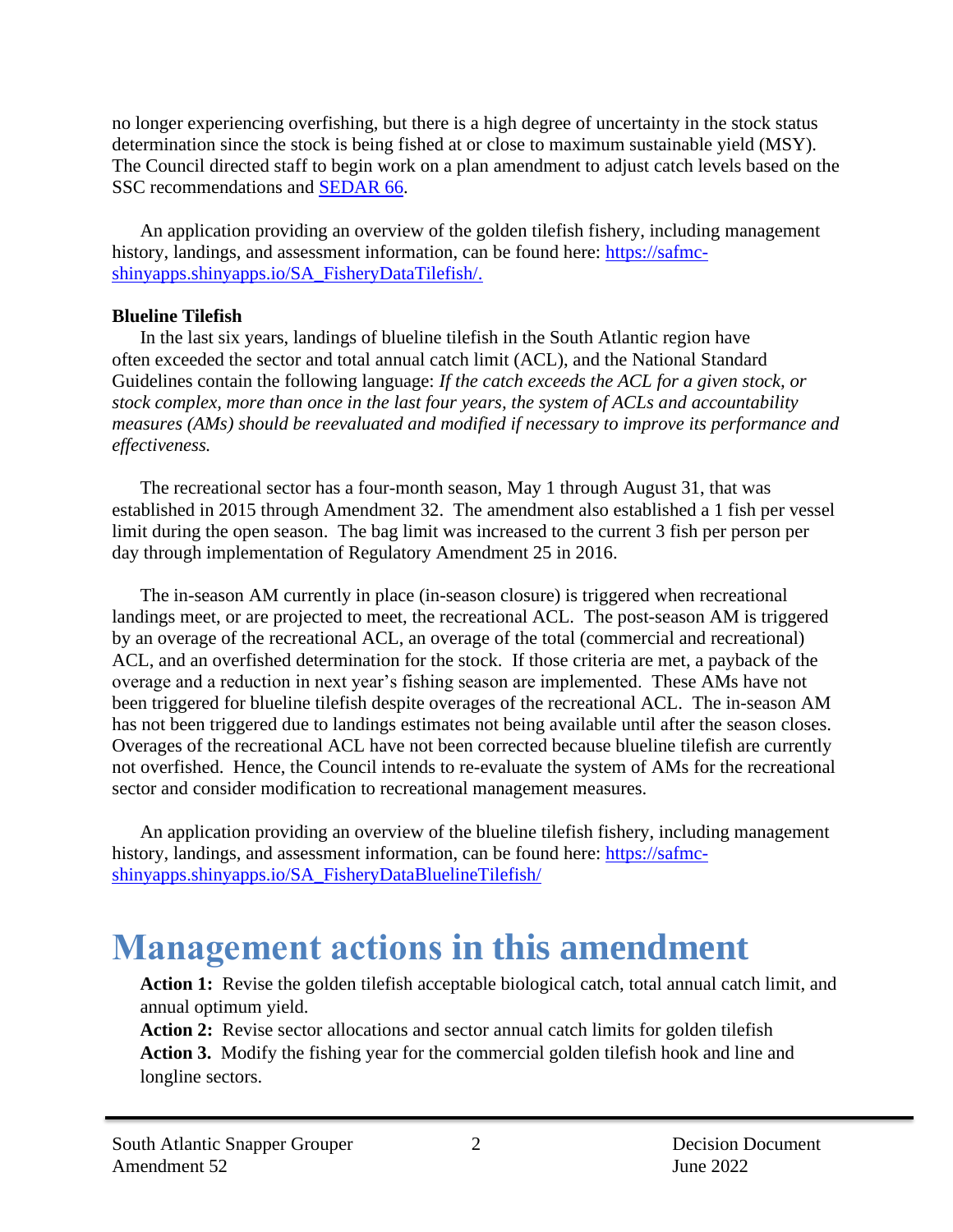**Action 4**. Establish an incidental trip limit allowance for the longline sector once the longline quota is caught.

**Action 5.** Modify post-season recreational accountability measures for golden tilefish.

**Action 6.** Modify blueline tilefish recreational bag limit.

**Action 7.** Modify blueline tilefish recreational season.

**Action 8.** Modify post-season recreational accountability measures for blueline tilefish.

| June 2021        | Receive SSC comments and recommendations on SEDAR 66                                                                      |  |  |
|------------------|---------------------------------------------------------------------------------------------------------------------------|--|--|
| December 2021    | Review AP comments and options paper, and approve for scoping                                                             |  |  |
| February 2022    | Conduct scoping hearings                                                                                                  |  |  |
| March 2022       | Review scoping comments and provide guidance to staff                                                                     |  |  |
| April 2022       | AP comments on actions and alternatives                                                                                   |  |  |
|                  |                                                                                                                           |  |  |
| <b>June 2022</b> |                                                                                                                           |  |  |
|                  | Review modifications to the amendment, review AP input,<br>select preferred alternatives, and approve for public hearings |  |  |
| September 2022   | Review analyses and obtain public comment (public hearings)                                                               |  |  |
| December 2022    | Review final draft amendment and consider approval for formal review                                                      |  |  |

# **Council action at previous meeting**

- Selected Preferred Alternatives for Actions 1 and 2.
- Clarified no change to golden tilefish commercial sectors allocations (25% Hook and Line and 75% Longline).
- Provided guidance on alternatives to modify the start of the fishing year for golden tilefish commercial hook and line and longline sectors.
- Clarified there should be no change to golden tilefish commercial accountability measures.
- Clarified inclusion of post-season accountability measures for recreational golden tilefish and recreational blueline tilefish.
- Provided guidance on analyses needed to evaluate blueline tilefish recreational bag limits and seasons.
- Discussed establishing a trip limit step-down for the golden tilefish longline component. This could be an item addressed during the endorsement holder meeting to determine long-term management of that sector.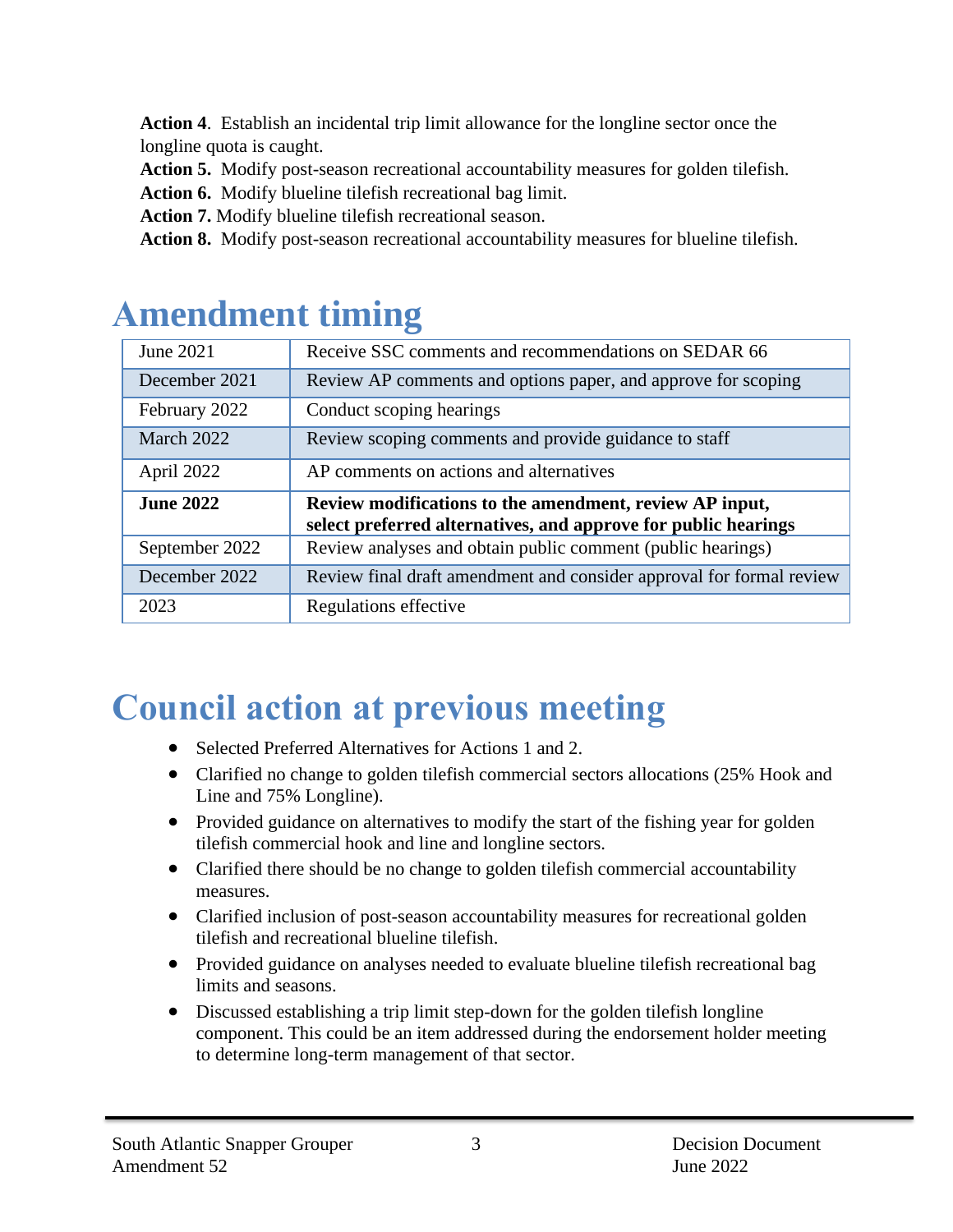# **Objectives for this meeting**

- Review modifications to the amendment
- Review AP input.
- Review action and alternatives and consider selecting preferred alternatives
- Consider approval and timing for public hearings

# **Purpose and Need**

**Purpose:** The purpose is to revise the acceptable biological catch, annual optimum yield, total annual catch limit and sector allocations for golden tilefish based on the most recent stock assessment. Additionally, the purpose is to consider modifications to management measures and accountability measures for golden tilefish and blueline tilefish.

**Need:** The need is to achieve optimum yield while balancing biological, social and economic impacts. The need is to base conservation and management measures on the best scientific information available and achieve optimum yield, consistent with the Magnuson-Stevens Act and its National Standards.

**Committee Action:** REVIEW PURPOSE AND REVISED NEED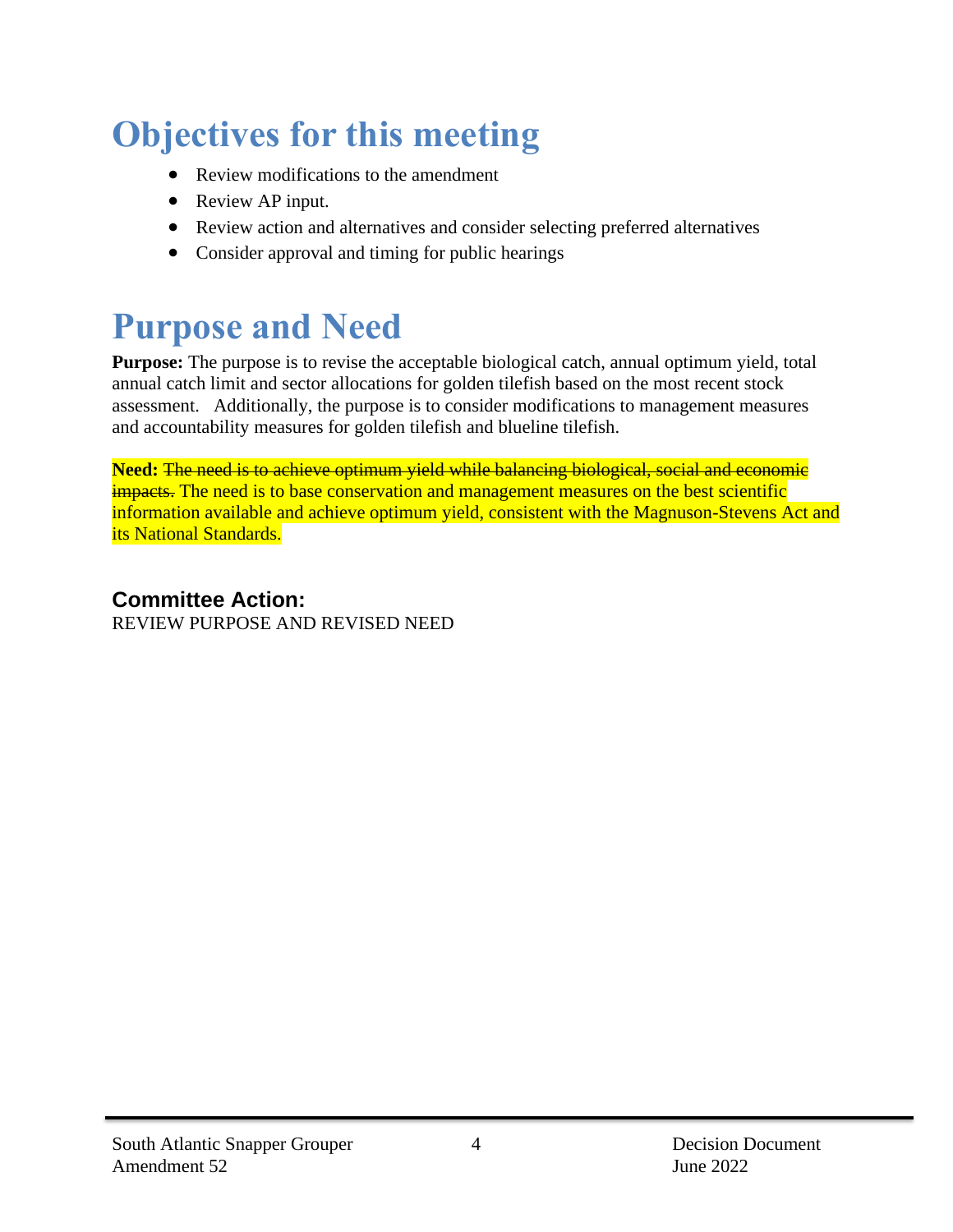# **Acceptable Biological Catch and Overfishing Limit**

The SSC reviewed the golden tilefish stock assessment (SEDAR 66 2020) at their April/May 2021 meeting. The SSC found that the assessment addressed the terms of reference appropriately, was conducted using the best scientific information available, was adequate for determining stock status and supporting fishing level recommendations and addressed uncertainty consistent with expectations and available information. The SSC applied the ABC Control Rule and recommended ABCs and OFLs for golden tilefish (Table 1).

Recommendations were in total removals and were adjusted for discards so they are expressed in landings.

**Table 1.** South Atlantic golden tilefish OFL and ABC recommendations in pounds gutted weight (lbs gw) and numbers of fish (Source: SSC Report May 2021). Note: Any changes to catch levels would be effective in 2023 and the 2026 level would remain in place until modified.

| OFL RECOMMENDATIONS         |                            |                   |  |  |  |  |
|-----------------------------|----------------------------|-------------------|--|--|--|--|
| Landings<br><b>Landings</b> |                            |                   |  |  |  |  |
| Year                        | $(lbs gw)$                 | (numbers of fish) |  |  |  |  |
| 2023                        | 562,000                    | 69,000            |  |  |  |  |
| 2024                        | 552,000                    | 68,000            |  |  |  |  |
| 2025                        | 543,000                    | 67,000            |  |  |  |  |
| $2026+$                     | 535,000                    | 66,000            |  |  |  |  |
|                             | <b>ABC RECOMMENDATIONS</b> |                   |  |  |  |  |
| Year                        | Landings                   | Landings          |  |  |  |  |
|                             | $(lbs gw)$                 | (numbers of fish) |  |  |  |  |
| 2023                        | 435,000                    | 53,000            |  |  |  |  |
| 2024                        | 448,000                    | 54,000            |  |  |  |  |
| 2025                        | 458,000                    | 55,000            |  |  |  |  |
| $2026+$                     | 466,000                    | 56,000            |  |  |  |  |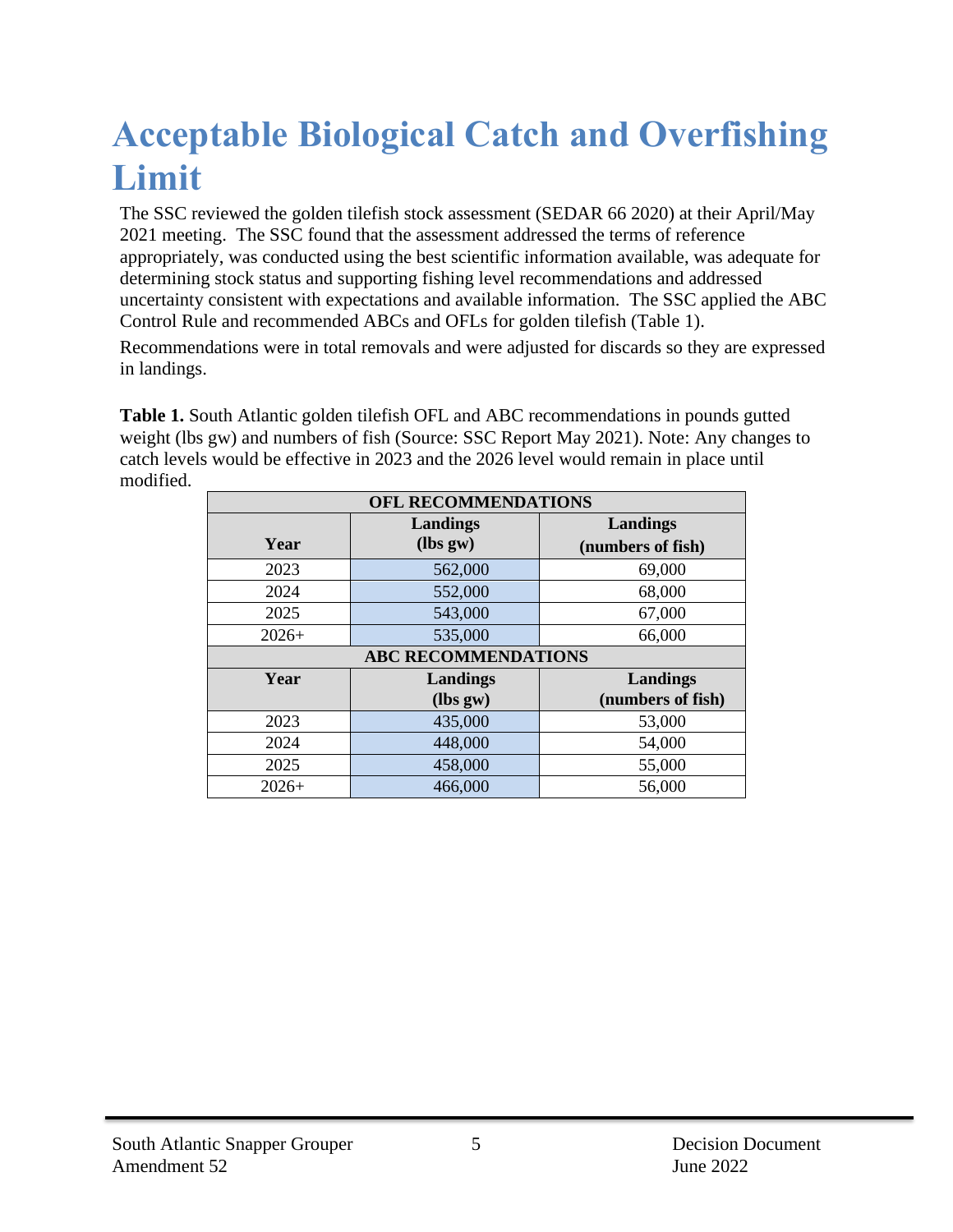# **Proposed Actions**

#### **Action 1. Revise the golden tilefish acceptable biological catch, total annual catch limit, and annual optimum yield**

#### **Purpose of Action:**

The golden tilefish total ACL is being revised to incorporate the new ABC recommendations of the SSC, based on the SEDAR 66 (2020) stock assessment, as well as the updated recreational landings from the Marine Recreational Information Program's (MRIP) Fishing Effort Survey (FES).

**Alternative 1 (No Action).** The total annual catch limit and annual optimum yield for golden tilefish are equal to the current acceptable biological catch (342,000 lbs gutted weight). The current acceptable biological catch is inclusive of recreational estimates from the Marine Recreational Information Program's Coastal Household Telephone Survey.

**Preferred Alternative 2.** Revise the acceptable biological catch and set it equal to the most recent recommendation from the Scientific and Statistical Committee. Revise the total annual catch limit and annual optimum yield for golden tilefish and set them equal to the recommended acceptable biological catch. The 2026 acceptable biological catch, total annual catch limit, and annual optimum yield would remain in place after 2026 until modified. The recommended acceptable biological catch is inclusive of recreational estimates from the Marine Recreational Information Program's Fishing Effort Survey.

|         | <b>ABC</b> (lbs | <b>Annual OY</b> | <b>Total ACL</b> |
|---------|-----------------|------------------|------------------|
| Year    | $g(\mathbf{w})$ | $(lbs gw)$       | $lbs gw$         |
| 2023    | 435,000         | 435,000          | 435,000          |
| 2024    | 448,000         | 448,000          | 448,000          |
| 2025    | 458,000         | 458,000          | 458,000          |
| $2026+$ | 466,000         | 466,000          | 466,000          |

**Alternative 3**: Revise the acceptable biological catch and set it equal to the most recent recommendation from the Scientific and Statistical Committee. Revise the total annual catch limit and annual optimum yield for golden tilefish and set them equal to 95% of the recommended acceptable biological catch. The 2026 acceptable biological catch, total annual catch limit, and annual optimum yield would remain in place after 2026 until modified. The recommended acceptable biological catch is inclusive of recreational estimates from the Marine Recreational Information Program's Fishing Effort Survey.

| Year    | <b>ABC</b> (lbs<br>$g(\mathbf{w})$ | <b>Annual OY</b><br>$(lbs gw)$ | <b>Total ACL</b><br>$(lbs gw)$ |
|---------|------------------------------------|--------------------------------|--------------------------------|
| 2023    | 435,000                            | 413,250                        | 413,250                        |
| 2024    | 448,000                            | 425,600                        | 425,600                        |
| 2025    | 458,000                            | 435,100                        | 435,100                        |
| $2026+$ | 466,000                            | 442,700                        | 442,700                        |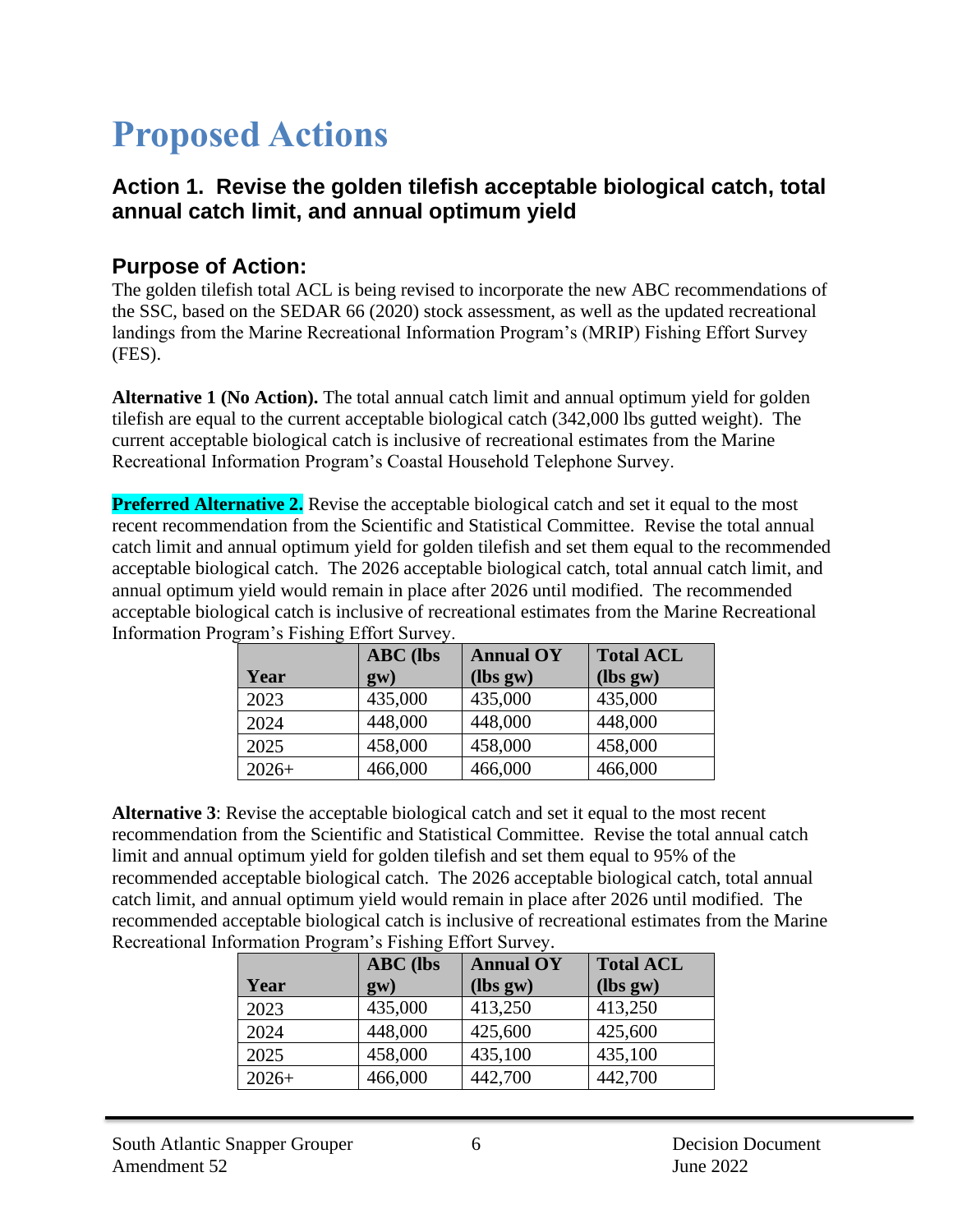**Alternative 4:** Revise the acceptable biological catch and set it equal to the most recent recommendation from the Scientific and Statistical Committee. Revise the total annual catch limit and annual optimum yield for golden tilefish and set them equal to 90% of the recommended acceptable biological catch. The 2026 acceptable biological catch, total annual catch limit, and annual optimum yield would remain in place after 2026 until modified. The recommended acceptable biological catch is inclusive of recreational estimates from the Marine Recreational Information Program's Fishing Effort Survey.

| Year    | <b>ABC</b> (lbs<br>$g_{\rm W}$ ) | <b>Annual OY</b><br>(lbs gw) | <b>Total ACL</b><br>(lbs gw) |
|---------|----------------------------------|------------------------------|------------------------------|
| 2023    | 435,000                          | 391,500                      | 391,500                      |
| 2024    | 448,000                          | 403,200                      | 403,200                      |
| 2025    | 458,000                          | 412,200                      | 412,200                      |
| $2026+$ | 466,000                          | 419,400                      | 419,400                      |

#### **Discussion:**

- Per the guidance provided at 50 CFR  $\S 600.310(f)(4)(iv)$ , the Council has chosen to specify optimum yield (OY) for golden tilefish on an annual basis and set it equal to the total ACL.
- SEDAR 66 included landings data using the Marine Recreational Information Program (MRIP) Fishing Effort Survey (FES). A new ACL would be specified based on the SSC's recommended ABCs and the most recent assessment.

**Table 2.** Difference in pounds (gw) between proposed commercial golden tilefish hook and line and longline ACLs and average landings (2017-2021).

|                           | <b>Commercial</b><br><b>Commercial Hook</b> |           |  |  |
|---------------------------|---------------------------------------------|-----------|--|--|
|                           | Longline                                    | and Line  |  |  |
| <b>Average Landings</b>   | 282,922                                     | 92,284    |  |  |
| 2017-2021                 |                                             |           |  |  |
| Proposed 2023 ACL         | 316,462                                     | 105,488   |  |  |
| <b>Difference Between</b> | $+33,540$                                   | $+13,204$ |  |  |
| Proposed ACL and          |                                             |           |  |  |
| <b>Average Landings</b>   |                                             |           |  |  |

## **Summary of Biological Effects:**

- Increasing golden tilefish catch levels as proposed in this amendment would not be expected to result in negative biological impacts since overall catch would be constrained to the ACL and AMs would prevent the ACL and OFL from being exceeded, correct for overages if they occur (if the stock is in an overfished condition), and prevent overfishing.
- The proposed increase in the total ACL for golden tilefish is based on the SSC's recommended ABC for golden tilefish in the South Atlantic region.
- **Preferred Alternative 2** would result in the least biological benefit to the golden tilefish as there would be no buffer between the ABCs and the total ACLs. Biological benefits resulting from **Alternatives 3** and **4** would increase as the buffer increases.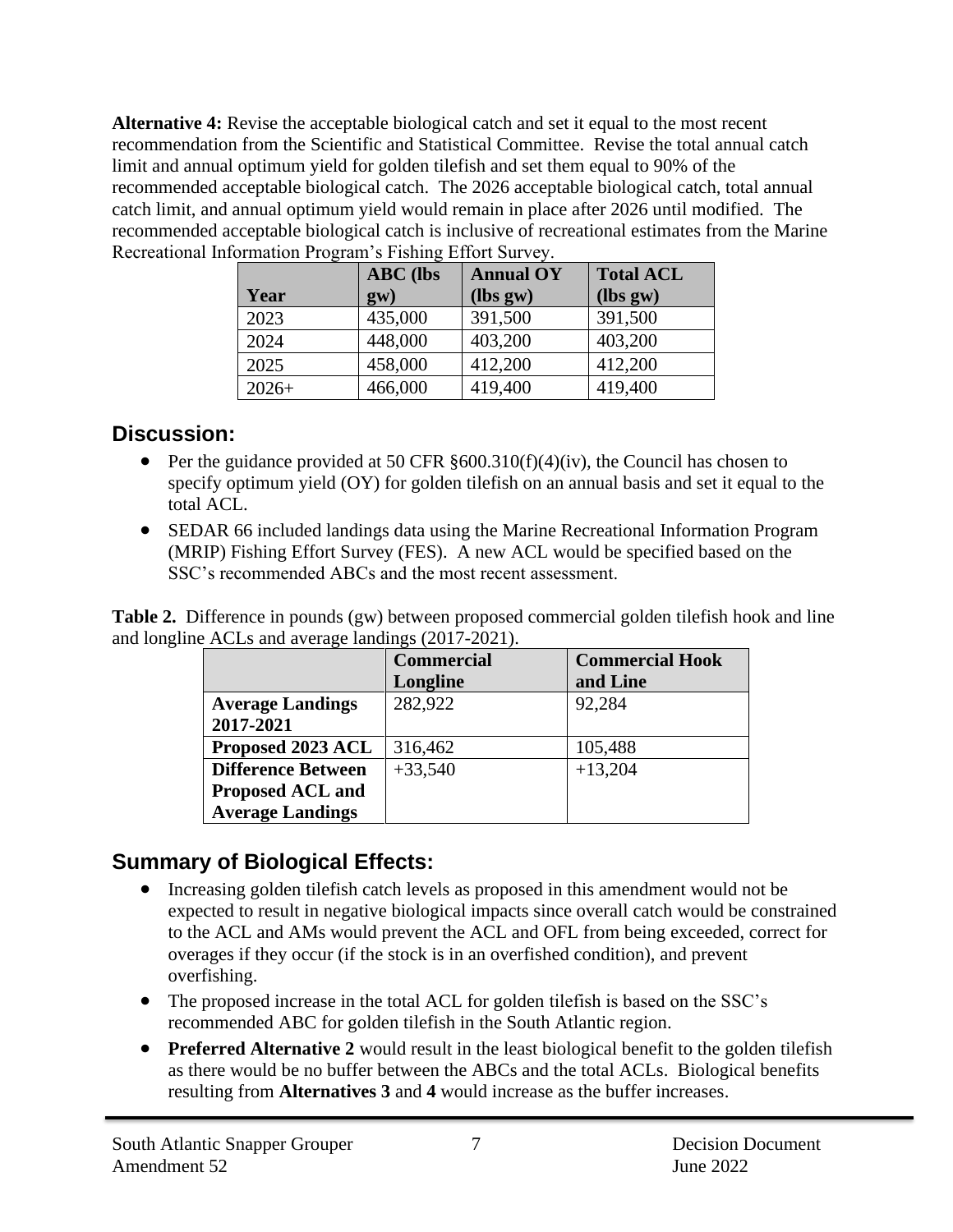• Although **Preferred Alternative 2** would allow the greatest amount of harvest of the action alternatives considered, it is based on the SSC's ABC recommendation and BSIA and represents a catch level that does not result in overfishing.

## **Summary of Economic Effects:**

- ACLs that allow for more fish to be landed can result in increased positive economic effects if harvest increases without notable long-term effects on the health of a stock.
- ACLs that are set above the observed landings in the fishery for a species and do not change harvest or fishing behavior may not have realized economic effects each year.
- There are potential economic benefits from ACLs that allow for a gap between ACLs and observed harvest providing the opportunity for increased landings and a reduced likelihood of triggering restrictive AMs
- **Alternative 1 (No Action)** is not a viable alternative since it does not implement BSIA. Among the viable alternatives, **Preferred Alternative 2** would allow for the highest potential economic benefits followed by **Alternative 3** and **Alternative 4**.

## **Summary of Social Effects:**

- ACL does not directly affect resource users unless AMs are triggered resulting in significant direct and indirect social effects because, when triggered, can restrict harvest in the current season or subsequent seasons.
- Restrictions on harvest contribute to sustainable management goals and are expected to be beneficial to fishermen and communities in the long term.
- Generally, the higher the ACL the greater the short-term social benefits that would be expected to accrue if harvest is sustainable.
- Among the action alternatives, **Preferred Alternative 2** would be the most beneficial for fishermen, followed by **Alternative 3**, and **Alternative 4**.

### **AP Recommendations:**

- Clarify that catch levels are dependent on when the amendment is implemented.
- Continued concern about uncertainty of recreational data, especially for deepwater species, and improving technology that allows more people to access them.

## **Committee Action:**

- REVIEW AP RECOMMENDATIONS
- REVIEW RANGE OF ALTERNATIVES AND EFFECTS UNDER ACTION 1, MODIFY AS NECESSARY.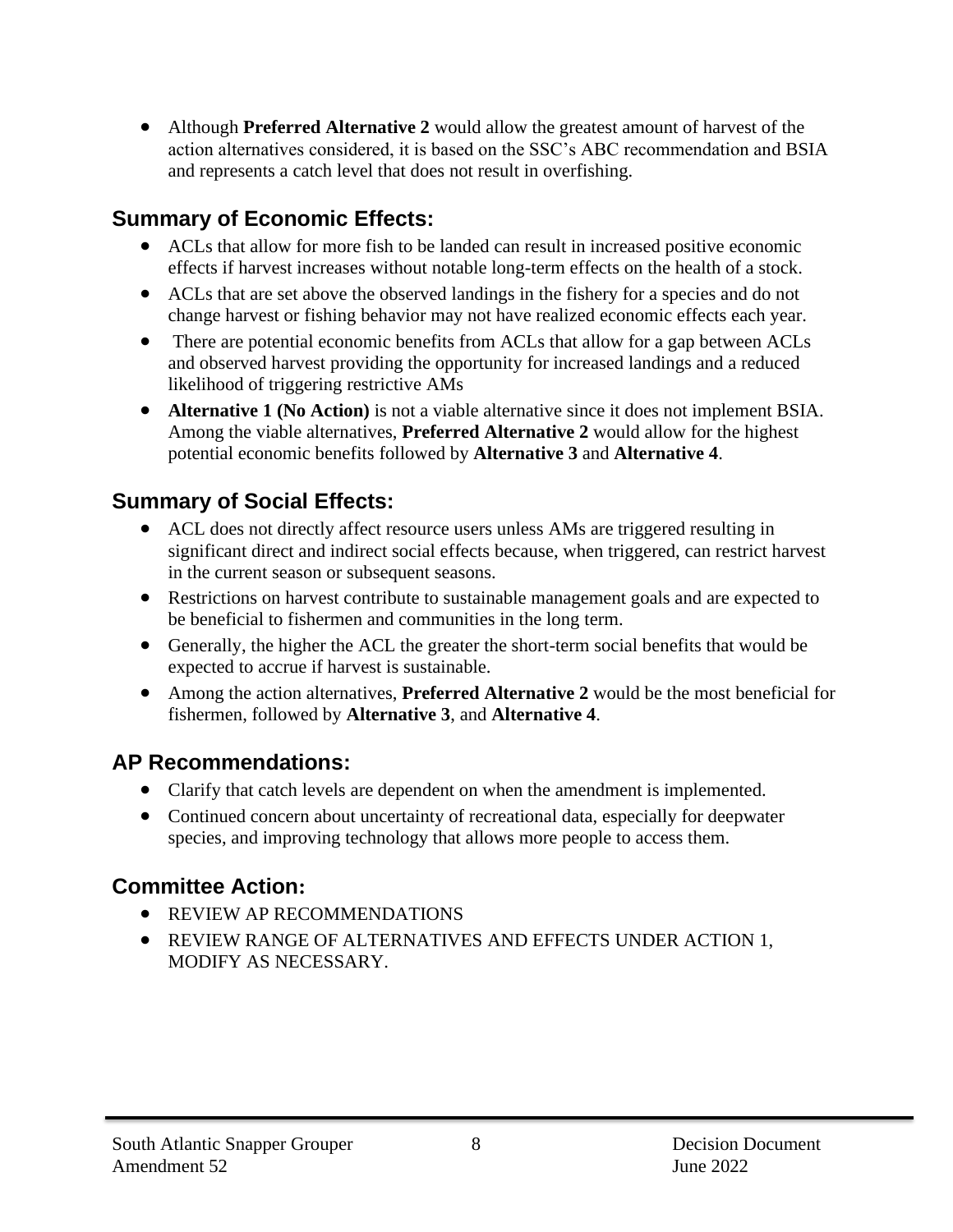#### **Action 2. Revise sector allocations and sector annual catch limits for golden tilefish**

#### **Purpose of Action:**

Allocations need to be reviewed since the recreational landings stream changed in the new assessment. Recreational landings are now estimated using data from the Fishing Effort Survey rather than the Coastal Household Telephone Survey.

**Alternative 1 (No Action).** Retain the current recreational sector and commercial sector allocations as 3.00% and 97.00%, respectively, of the revised total annual catch limit for golden tilefish. Within the commercial sector 25% is allocated to hook and line (HL) component and 75% to the longline (LL) component.

| Year    | <b>Total</b><br>$ACL =$ | Commercial ACL (lbs gw) | <b>Recreational ACL</b><br>(numbers of fish) |         |                   |
|---------|-------------------------|-------------------------|----------------------------------------------|---------|-------------------|
|         | <b>ABC</b>              | <b>Total</b>            | HL(25%)                                      | LL(75%) | (3% of Total ACL) |
| 2023    | 435,000                 | 421,950                 | 105488                                       | 316,462 | 2,946             |
| 2024    | 448,000                 | 434,560                 | 108,640                                      | 325,920 | 3,034             |
| 2025    | 458,000                 | 444,260                 | 111,065                                      | 333,195 | 3,102             |
| $2026+$ | 466,000                 | 452,020                 | 113,005                                      | 339,015 | 3,156             |

Note: Recreational annual catch limit in numbers of fish is based on conversion (4.430052 lbs/fish) used in Regulatory Amendment 28 (2012).

**Preferred Alternative 2.** Allocate 96.70% of the revised total annual catch limit for golden tilefish to the commercial sector and 3.30% of the revised total annual catch limit for golden tilefish to the recreational sector. Within the commercial sector 25% is allocated to the hook and line (HL) sector and 75% to the longline (LL) sector.

| Year    | <b>Total</b><br>$ACL =$ | <b>Commercial ACL (lbs gw)</b><br>$(96.7\% \text{ of Total ACL})$ |         |         | <b>Recreational ACL</b><br>(numbers of fish) |  |
|---------|-------------------------|-------------------------------------------------------------------|---------|---------|----------------------------------------------|--|
| ABC     |                         | <b>Total</b>                                                      | HL(25%) | LL(75%) | $(3.3\% \text{ of Total ACL})$               |  |
| 2023    | 435,000                 | 420,645                                                           | 105,161 | 315,484 | 3,240                                        |  |
| 2024    | 448,000                 | 433,216                                                           | 108,304 | 324,912 | 3,337                                        |  |
| 2025    | 458,000                 | 442,886                                                           | 110,722 | 332,165 | 3,412                                        |  |
| $2026+$ | 466,000                 | 450,622                                                           | 112,656 | 337,967 | 3,471                                        |  |

Note: Recreational ACL in numbers of fish is based on conversion (4.430052 lbs/fish) used in Regulatory Amendment 28 (2012).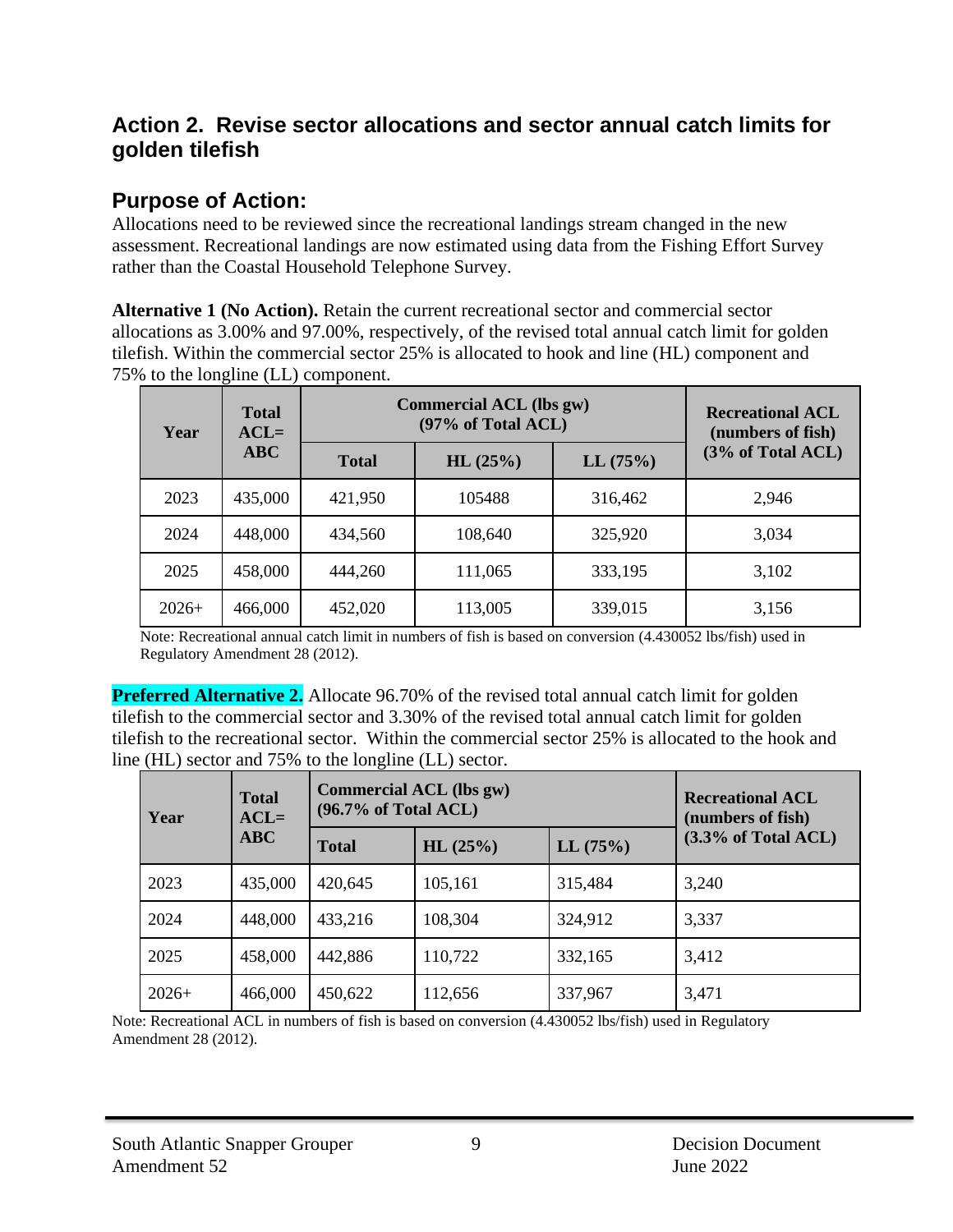#### **Discussion:**

- The current commercial ACL is 331,740 lbs gw, and the current recreational ACL is 2,316 fish. The commercial annual catch limit is allocated between two gear sectors: 25% is allocated to the hook and line sector and 75% to the longline sector. The recreational ACL in numbers of fish is based on weight conversion (4.430052 lbs/fish) used in Regulatory Amendment 28 (2018).
- Amendment 18B (2012) allocated 25% of the commercial ACL to the hook-and line component and 75% to the longline component. Such an allocation restored access to the resource by hook-and-line fishermen to proportions observed prior to 2006, and during periods when they have historically harvested golden tilefish (late summer to early fall). It was noted that if the hook-and-line component regularly reached its ACL in the future, the Council would consider increasing the allocation. The Council is only considering two sector allocation scenarios for golden tilefish because the update to the recreational landings stream did not substantially change the historical landings ratio between the commercial and recreational sectors.
- The current allocations for the recreational and commercial sectors are 3% and 97%, respectively. These allocation percentages were based on applying the formula of sector annual catch limit =  $((mean \land andings \space 2006-2008)*0.5)) + ((mean \land andings \space 1986-$ 2008)\*0.5) to the landings dataset used in Snapper Grouper Amendment 17B that included recreational estimates from the Marine Recreational Information Program's Coastal Household Telephone Survey.
- Applying the same allocation method to data used in SEDAR 66, including recreational FES data where applicable, would result in allocations of 96.70% and 3.30% for the commercial and recreational sectors, respectively.

## **Summary of Biological Effects:**

- Biological effects are not expected to be substantially different between **Alternative 1 (No Action)** and **Preferred Alternative 2**, since the allocation percentages would be similar and do not affect the total ACL specified in Action 1.
- Proposed sector and gear type allocations under this action would not be expected to result in any biological effects, positive or negative, on co-occurring species

## **Summary of Economic Effects:**

- Sector ACLs that allow for more fish to be landed can result in increased positive economic effects if harvest increases without notable long-term effects on the health of a stock.
- The sector ACL does not directly impact the fishery for a species unless harvest changes, fishing behavior changes, or the sector ACL is exceeded, thereby potentially triggering AMs such as harvest closures or other restrictive measures. As such, sector ACLs that are set above observed landings in a fishery for a species and do not change harvest or fishing behavior may not have realized economic effects each year.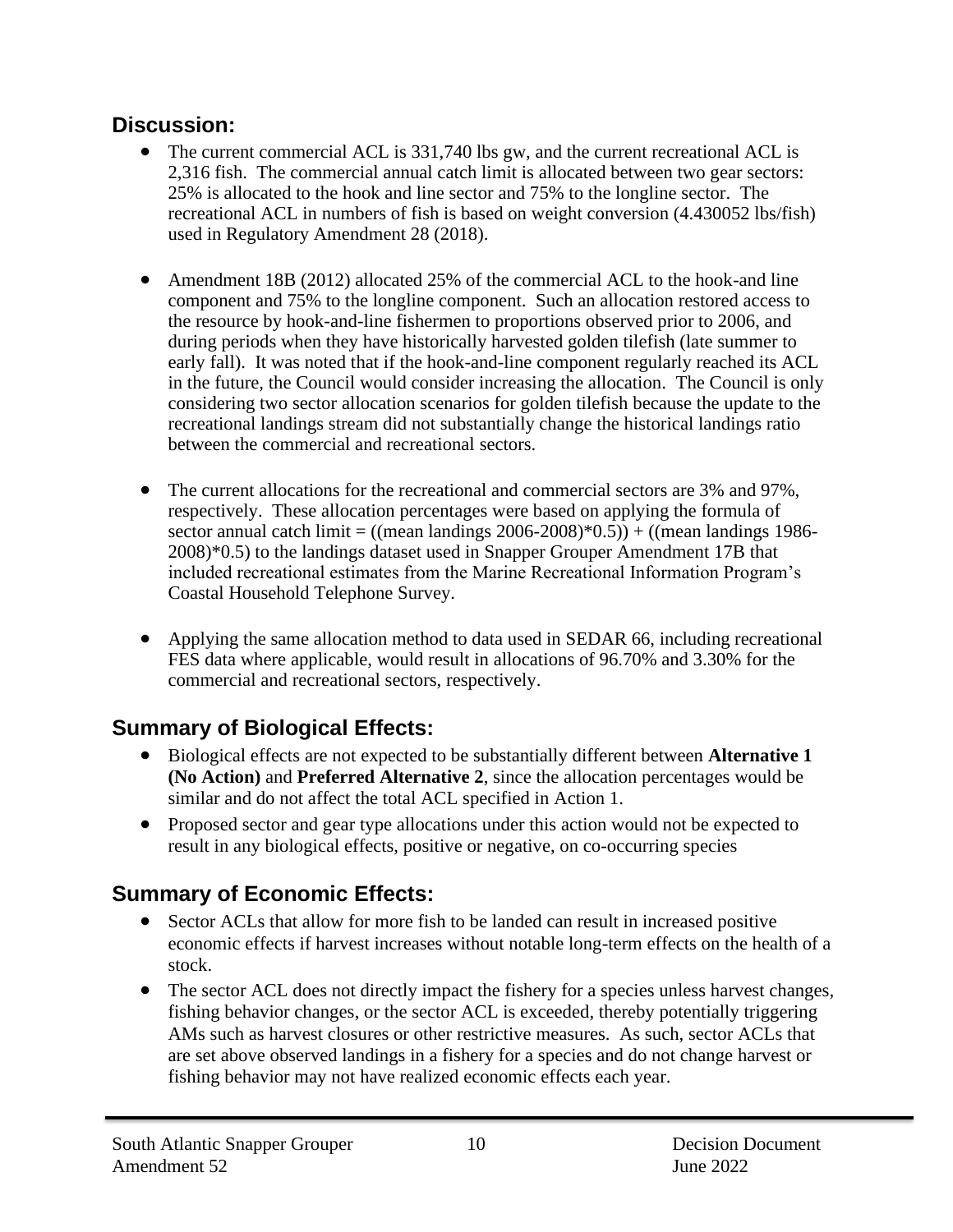- Nevertheless, sector ACLs set above observed average harvest levels do create a gap between the sector ACL and typical landings that may be utilized in years of exceptional abundance or accessibility of a species, thus providing the opportunity for increased landings and a reduced likelihood of triggering restrictive AMs. As such there are potential economic benefits from sector ACLs that allow for such a gap. Under this notion, **Alternative 1 (No Action)** would allow for comparatively higher potential economic benefits than **Alternative 2** for the commercial sector.
- The opposite would be true for the recreational sector, where **Alternative 2** would have comparatively higher economic benefits than **Alternative 1 (No Action).**

### **Summary of Social Effects:**

- **Alternative 1 (No Action)** would maintain the current allocation percentages and may have few social effects. With **Preferred Alternative 2** there would be a less than 1% decrease in the commercial percentage compared to **Alternative 1 (No Action)**.
- The choice of an allocation would need to be assessed with other actions within this amendment to determine the overall social effects and whether short-term losses are offset by any long-term biological gains.

## **AP Recommendations:**

- Clarify that catch levels are dependent on when the amendment is implemented.
- Continued concern about uncertainty of recreational data, especially for deepwater species, and improving technology that allows more people to access them.

## **Committee Action:**

- REVIEW EFFECTS UNDER ACTION 2.
- PROVIDE ADDITIONAL RATIONALE FOR PREFERRED ALTERNATIVE.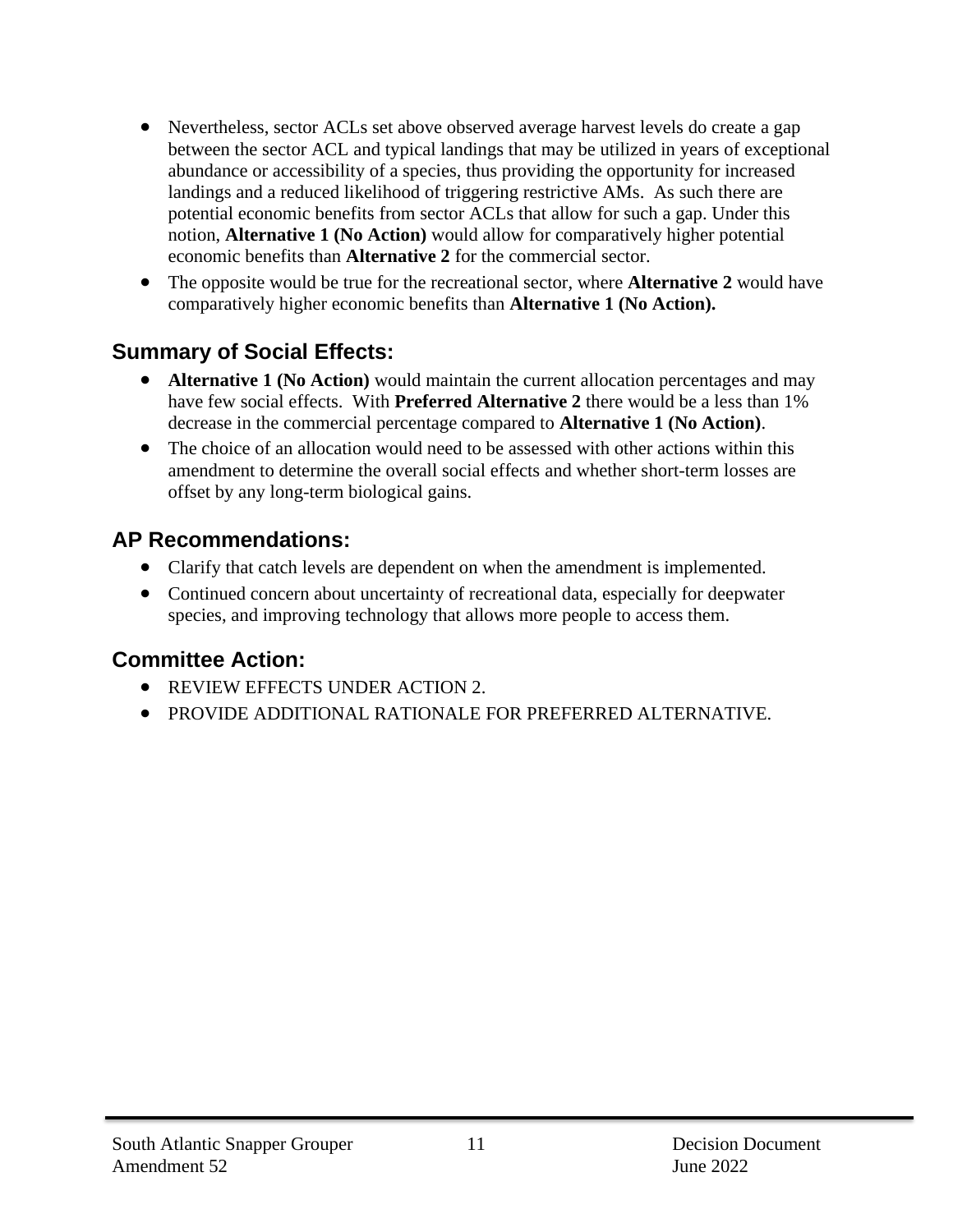#### **Action 3. Modify the fishing year for the commercial golden tilefish hook and line and longline sectors**

**Purpose of Action:** The Council is responding to an industry request to vary the fishing year for commercial golden tilefish sectors which would avoid oversupplying the market and allow commercial longline vessels to remain fishing for golden tilefish during Lent when prices tend to be relatively high.

Note: Council may choose more than one alternative.

**Alternative 1 (No Action).** Do not modify the fishing year for the commercial hook and line or commercial longline components. Current fishing year for both sectors is January 1- December 31.

**Alternative 2.** Modify the fishing year for the commercial hook and line component.

**Sub-Alternative 2a**. Modify the fishing year to start January 15. **Sub-Alternative 2b**. Modify the fishing year to start January 22. **Sub-Alternative 2c.** Modify the fishing year to start February 1.

**Alternative 3.** Modify the fishing year for the commercial longline component. **Sub-Alternative 3a**. Modify the fishing year to start January 15. **Sub-Alternative 3b**. Modify the fishing year to start January 22. **Sub-Alternative 3c.** Modify the fishing year to start February 1.

#### **Discussion:**

The alternatives above are based on the Council's discussion at the March 2022 meeting.

### **Summary of Data or Preliminary Analyses**

#### *Longline Component*

- Preliminary analyses used recent commercial landings data to predict future landings and compare to the proposed catch levels. However, the data are limited due to numerous closures due to the ACL being met in-season.
- Since 2015, the longline component of the commercial golden tilefish fishery has typically closed due to meeting its ACL as early as mid-February and as late as early May.
- A three-year average of longline component landings by month were assumed to reflect future landings. However, no predictions were made from March through December because of frequent closures (see Appendix C for more detail on methodology used).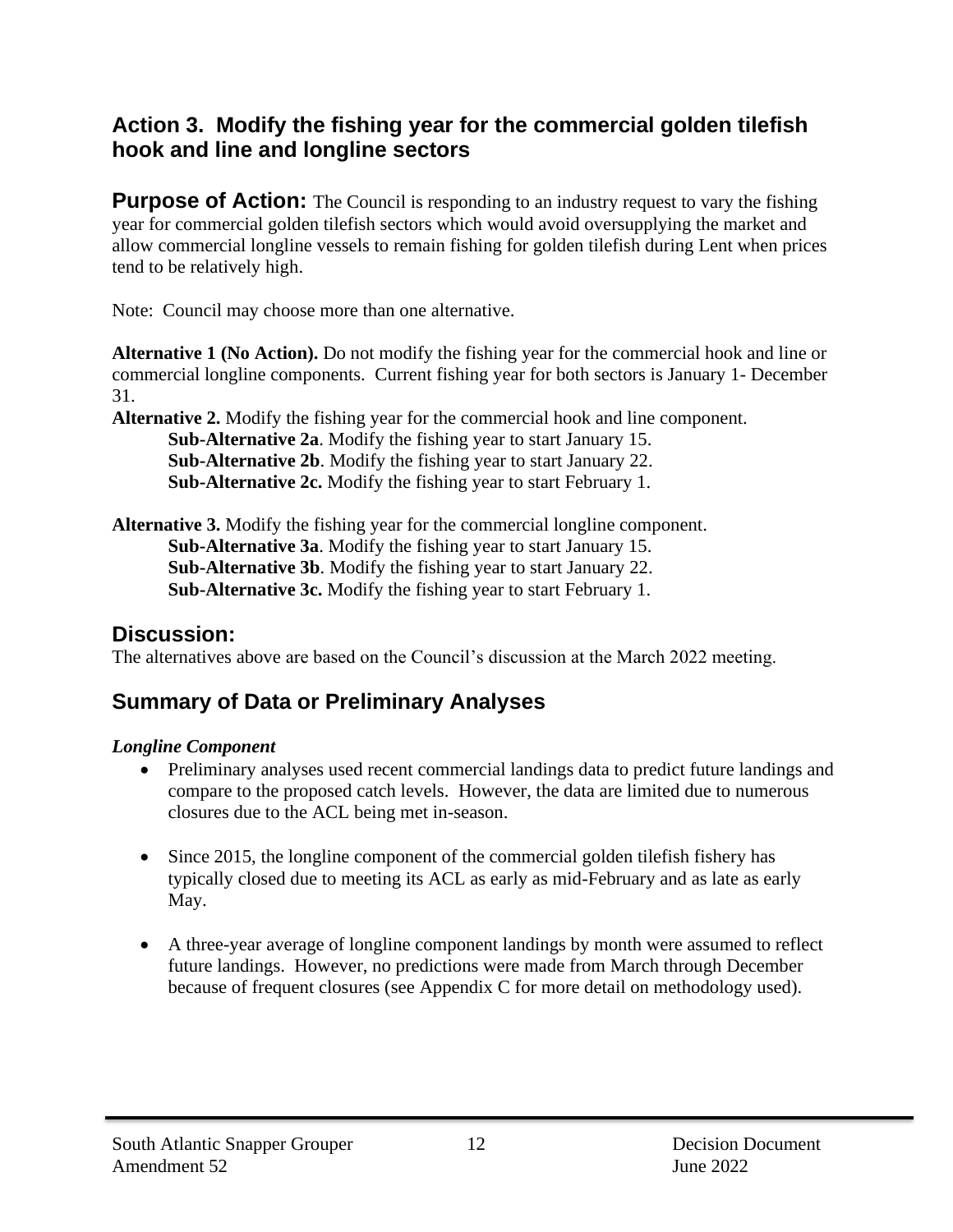

**Figure 1.** South Atlantic golden tilefish commercial longline component landings (lbs gw) by month from 2018 to 2022 and a three-year average of available monthly landings.

• The analysis predicts the adjusted commercial longline ACL would not be met before February 28.

#### *Hook and Line Component*

- The South Atlantic golden tilefish hook and line component closed early every year since 2015. In 2021, the season closed on June 1, 2021. In previous years, the season had historically been longer. Since 2015, the season has progressively gotten shorter.
- Analyses for the hook and line component were conducted similarly to the longline component.
- However, the 3-year average landings (which total 68,259 lbs gw) were only available for the time period of January 1 through June 30. Therefore, the analysis shows that no closures are expected under any of the proposed ACLs before June 30.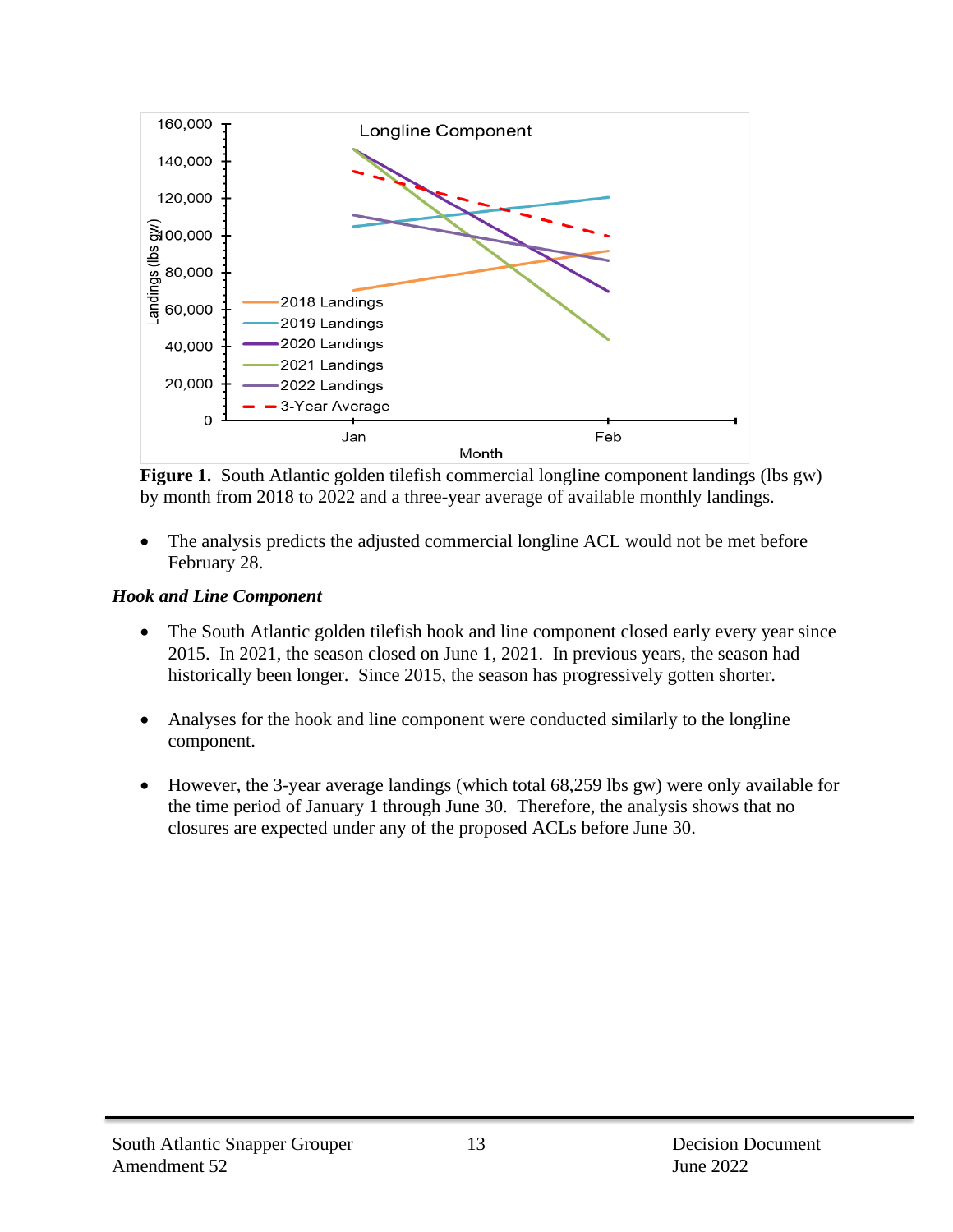

**Figure 2.** South Atlantic golden tilefish commercial hook and line component landings by month from 2018 to 2022, and a three-year average of available monthly landings. All the landings are in pounds gutted weight.

## **Summary of Biological Effects:**

- Regardless of the alternative selected, this action is not anticipated to have negative biological impacts on golden tilefish because all of the action alternatives would result in a shortened recreational fishing season.
- None of the alternatives would modify the fishery in such a way that it would result in impacts to protected species.

### **Summary of Economic Effects:**

- There may be some economic benefits for both the commercial hook and line component (Alternative 2) and the commercial longline component (Alternative 3) if the start times vary avoiding oversupplying the market and leading to improved prices.
- A later start time for the commercial longline component would allow vessels to remain fishing for golden tilefish during Lent when prices tend to be relatively high. **Subalternative 3c** may then offer the highest economic benefits followed by **Subalternative 3b**, and **Sub-alternative 3c** in comparison to **Alternative 1 (No Action)**.

## **Summary of Social Effects:**

- Golden tilefish is an important commercial species in particularly in southern Florida.
- Changes to the fishing year could change the level of access to the golden tilefish stock during periods when golden tilefish are available.
- Long-term biological benefits of maintaining a healthy stock would contribute to future fishing opportunities for both the commercial and recreational sectors.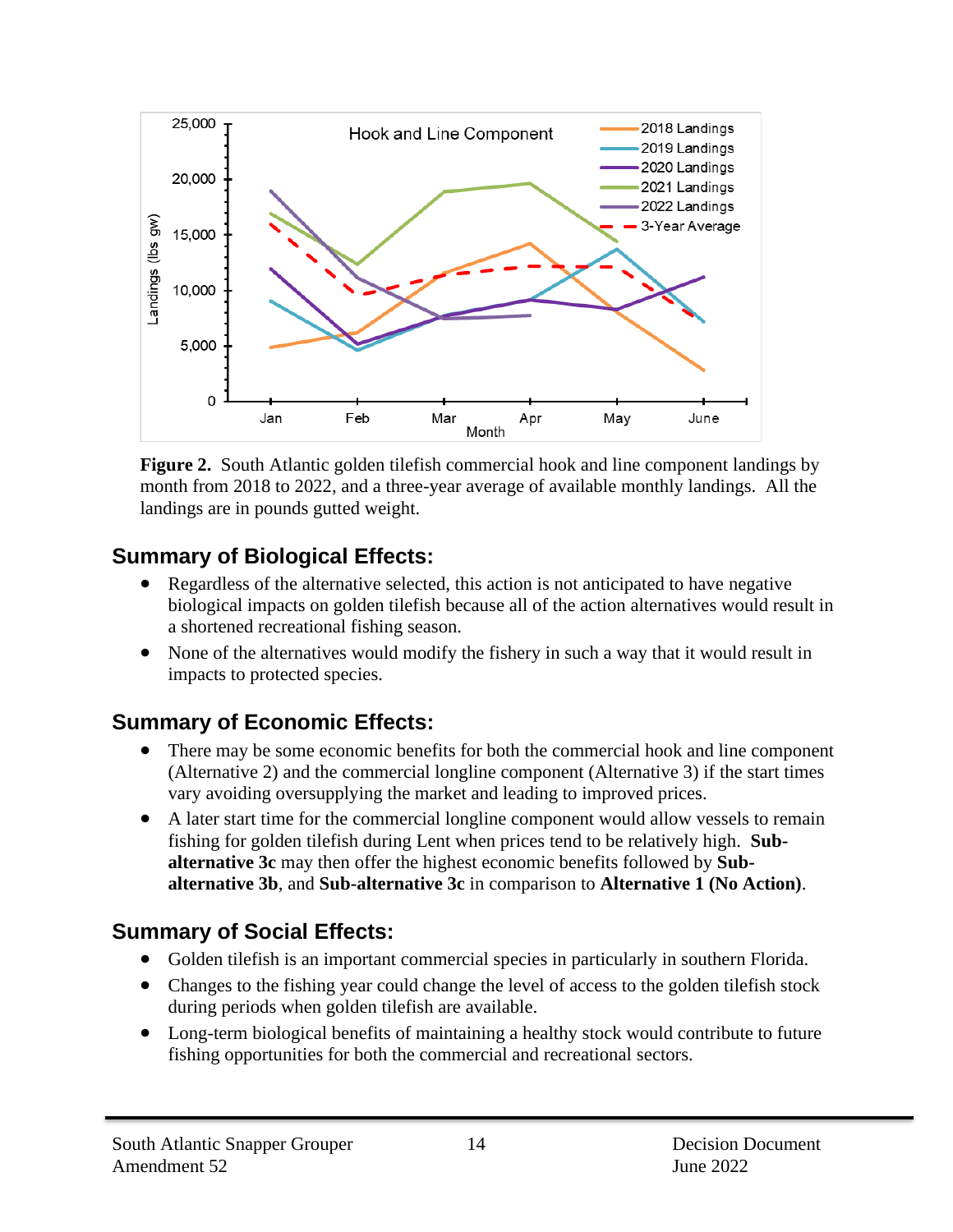• The effects on commercial fishermen and related businesses would be associated with access to golden tilefish stock during periods when the dockside value is highest, and if the commercial ACL is met and an early closure occurs.

#### **AP Recommendations:**

- Golden tilefish is important for the market when SWG are closed.
- Longline endorsement holders may benefit from a January 15 opening.
- Social benefits to families at the start of the year
- Extend fishing closer to Easter
- Retain the January 1 start date for the HL sector to allow them a "head start" for the year before the LL sector begins fishing.
- More and more participation in the HL fishery (also buoy gear in recent years) is rationale for consideration of a HL endorsement.

MOTION: RECOMMEND THAT THE COMMERCIAL LONGLINE SECTOR OPEN ON JANUARY 15.

MOTION: CONSIDER A GOLDEN TILEFISH HOOK-AND-LINE ENDORSEMENT AND BRING BACK TO THE AP AT A LATER DATE

MOTION: CONVENE A MEETING OF THE LONGLINE ENDORSEMENT HOLDERS TO DISCUSS WAYS TO MANAGE THEIR FISHERY

### **Committee Action:**

- REVIEW AP RECOMMENDATIONS
- REVIEW RANGE OF ALTERNATIVES UNDER ACTION 3, MODIFY AS NECESSARY, AND SELECT A PREFERRED.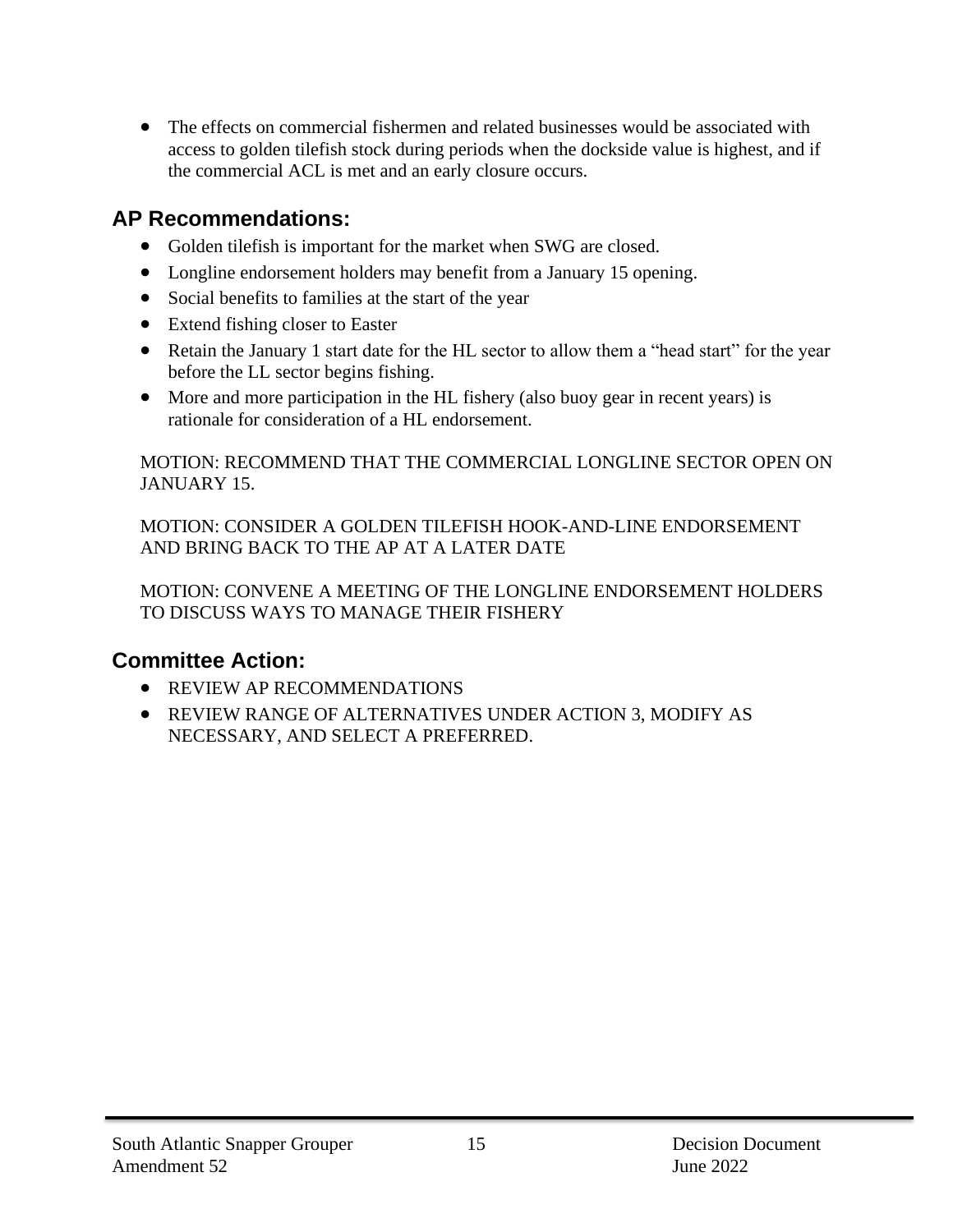#### **Action 4. Establish an incidental trip limit allowance for the golden tilefish longline sector once the longline quota is caught.**

**Purpose of Action:** To allow retention of golden tilefish caught incidentally while on trips fishing for other snapper grouper species to reduce potential golden tilefish discards.

**Alternative 1 (No Action).** Do not establish an incidental trip allowance for the longline sector once the longline quota of golden tilefish is caught. After the commercial ACL for the longline component is reached or projected to be reached, golden tilefish may not be fished for or possessed by a vessel with a golden tilefish longline endorsement.

**Alternative 2.** Establish a 100 lbs. gutted weight incidental trip limit allowance of golden tilefish for the longline endorsement holders using hook and line gear once the longline quota is caught.

**Alternative 3.** Establish a 150 lbs. gutted weight incidental trip limit allowance of golden tilefish for the longline endorsement holders using hook and line gear once the longline quota is caught.

**Alternative 4.** Establish a 250 lbs. gutted weight incidental trip limit allowance of golden tilefish for the longline endorsement holders using hook and line gear once the longline quota is caught.

#### **Discussion:**

• The incidental allowance would be subtracted from the annual allocation to the hook and line component. If adopted, the allowance would only be available once the longline component was closed and only until the allocation to the hook and line component was available.

## **Summary of Biological Effects:**

- Regardless of the alternative selected, this action is not anticipated to have negative biological impacts on golden tilefish.
- The biological effects of the proposed incidental trip limit allowance alternatives would be expected to be neutral compared to **Alternative 1 (No Action)**, because annual catch limits and accountability measures are in place to cap harvest and trigger corrective action if the annual catch limit is exceeded.
- None of the alternatives would modify the fishery in such a way that it would result in impacts to protected species.

## **Summary of Economic Effects:**

• All of the alternatives in **Action 4** would likely result in all of the commercial sector ACL being landed.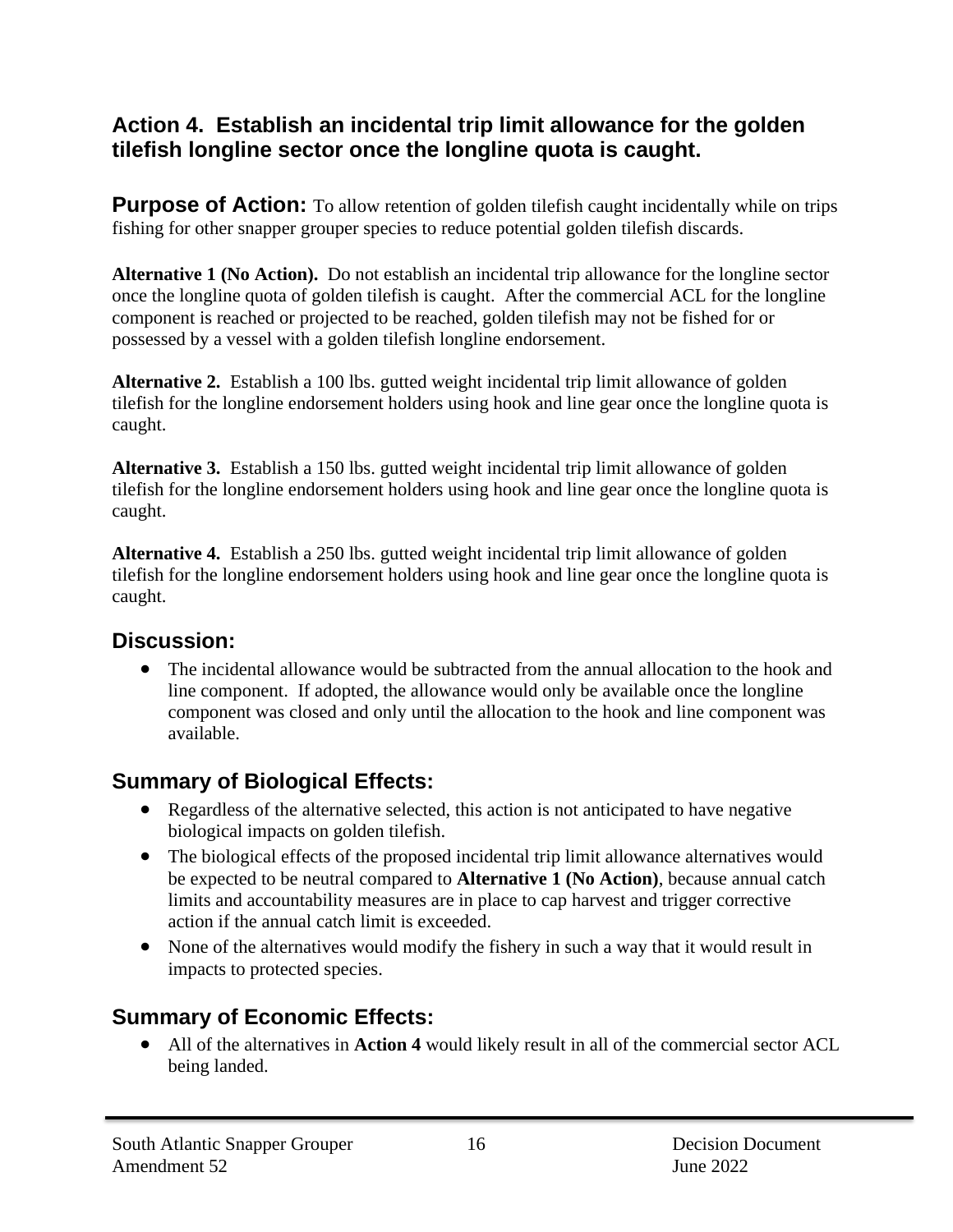- Some economic benefits for vessels with a longline endorsement from allowing some level of harvest of golden tilefish when such harvest would otherwise be prohibited (**Alternatives 2**-**4**); however, this would come at the expense of harvest for vessels without such endorsement, thereby likely resulting in a transfer of economic benefits between fishery participants.
- From the perspective of potential benefits to vessels that have a golden tilefish longline endorsement, **Alternative 4** would provide the highest potential economic benefits followed by **Alternative 3**, **Alternative 2**, and **Alternative 1 (No Action)**. From the perspective of vessels within the commercial fishery without a longline endorsement, the economic ranking would be the opposite.

## **Summary of Social Effects:**

- Allowing incidental harvest via hook and line (**Alternative 2**, **Alternative 3**, and **Alternative 4**) would increase access for vessels that have a golden tilefish longline endorsement and is anticipated to result in direct social benefits to longline commercial fishing businesses in the form of increased revenue and indirect social benefits to fishing communities in the form of increased fish available to the market or for personal consumption.
- Allowing incidental harvest via hook and line for the longline component of the fishery may result in conflict with vessels that do not hold a longline endorsement and have historically been provided exclusive access to the hook and line ACL. This would be especially true if the additional landings result in the hook and line ACL being met or exceeded, triggering AMs, resulting in negative social effects associated with loss of access to the resource for fishing communities.

### **AP Recommendations:**

- Public comments provided to AP members:
	- o incidental allowance for the LL sector is not acceptable
	- o LL fishermen would like consideration of a bycatch allowance
- After LL fishing is over, there is bycatch of golden tilefish and a bycatch allowance would reduce unnecessary mortality and allow for the fish to enter the market
- Some vessels with LL endorsements continue to fish for yellow-edge grouper after the golden tilefish LL quota is caught. Also target sharks and wreckfish.
- Consider a hook and line endorsement to allow vessels that use longline to be allowed to retain golden tilefish after the LL quota is harvested
- Consider subtracting the bycatch allowance from the following year's LL quota
- Consider possible regional inequality in access (NC vs. FL)

#### MOTION: RECOMMEND THAT THE COUNCIL CONSIDER CONVENING A MEETING OF THE LONGLINE ENDORSMENT HOLDERS TO EXPLORE WAYS TO ADDRESS THE BYCATCH ISSUE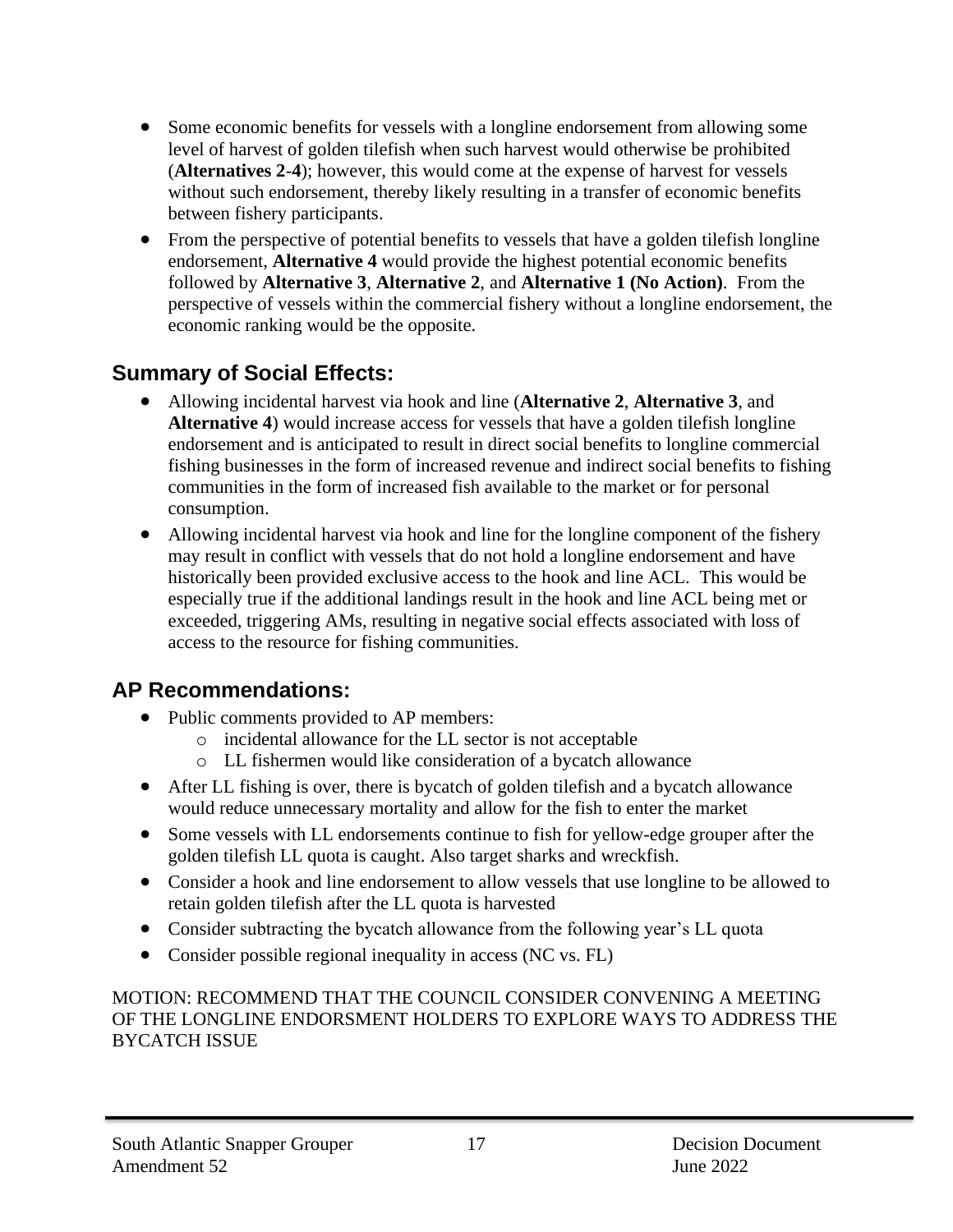#### **Committee Action:**

- REVIEW AP RECOMMENDATIONS
- REVIEW RANGE OF ALTERNATIVES UNDER ACTION 4, MODIFY AS NECESSARY, AND SELECT A PREFERRED IF APPROPRIATE.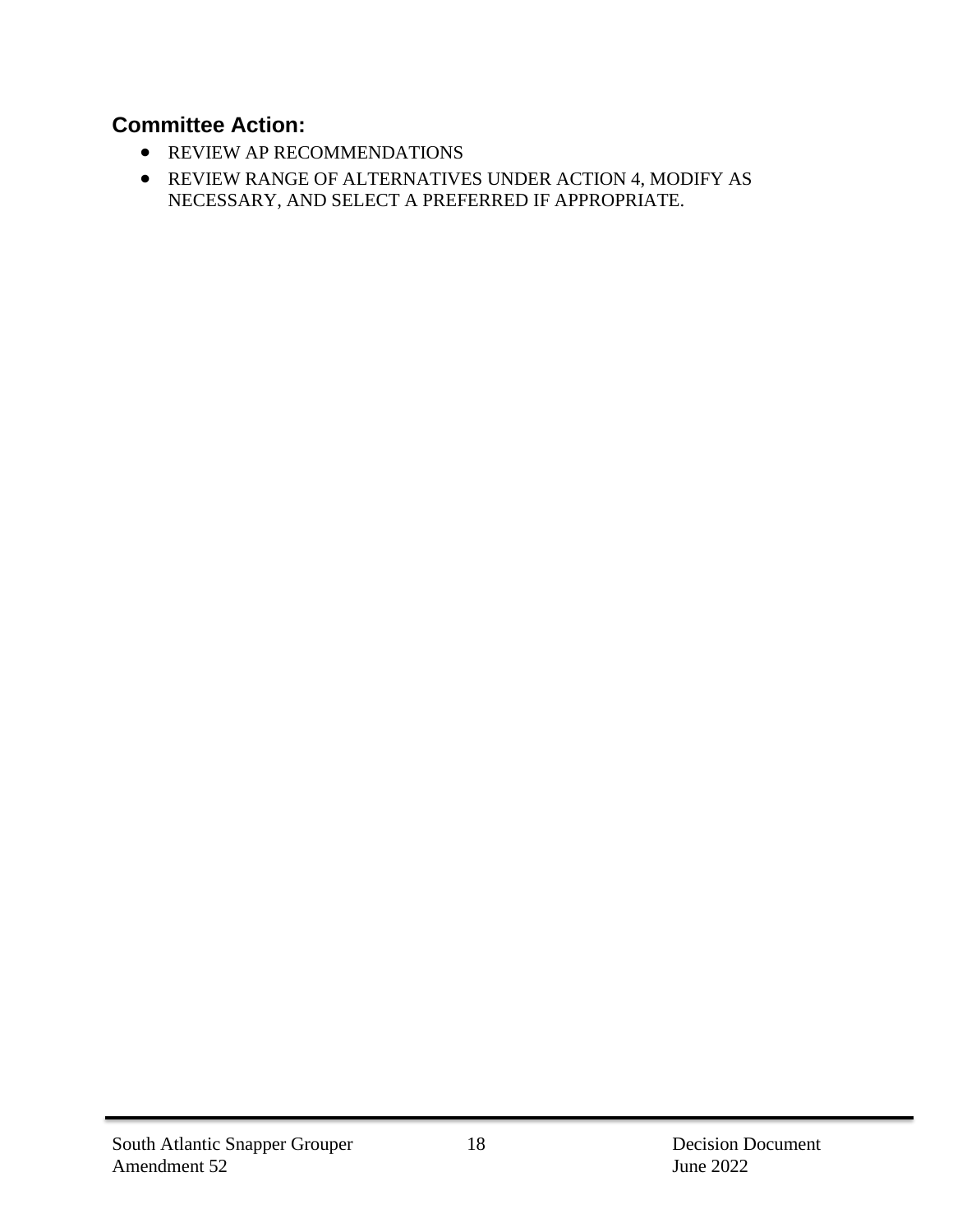#### **Action 5. Modify postseason recreational accountability measures for golden tilefish.**

**Purpose of Action:** Modifications to recreational accountability measures for golden tilefish are being considered to prevent recreational landings from exceeding the ACL and correcting for overages if they occur.

|                                     | <b>Post Season AMs</b>                                                                                                                                                                                                                    |                                                                                                                                                                                                                                                                |  |  |
|-------------------------------------|-------------------------------------------------------------------------------------------------------------------------------------------------------------------------------------------------------------------------------------------|----------------------------------------------------------------------------------------------------------------------------------------------------------------------------------------------------------------------------------------------------------------|--|--|
|                                     | <b>Trigger</b>                                                                                                                                                                                                                            | <b>Accountability Measure</b>                                                                                                                                                                                                                                  |  |  |
| <b>Alternative 1</b><br>(No action) | Recreational landings exceed<br>the recreational ACL<br>Golden tilefish is identified as<br>overfished;<br>The combined commercial and<br>recreational ACL is exceeded in<br>the same calendar year.<br>All triggers must be met.         | Recreational landings will be<br>monitored for a persistence in<br>increased landings and if deemed<br><i>necessary</i> , reduce the length of<br>the recreational fishing season and<br>the recreational ACL by the amount<br>of the recreational ACL overage |  |  |
| <b>Alternative 2</b>                | Recreational landings exceed<br>the recreational ACL                                                                                                                                                                                      | Recreational landings will be<br>monitored for a persistence in<br>increased landings and if deemed<br><i>necessary</i> , reduce the length of<br>the recreational fishing season and<br>the recreational ACL by the amount<br>of the recreational ACL overage |  |  |
| <b>Alternative 3</b>                | NMFS would annually announce the recreational fishing season start and end.<br>The fishing season will start on (date) and end on the date National Marine<br>Fisheries Service projects the recreational annual catch limit will be met. |                                                                                                                                                                                                                                                                |  |  |

#### **Discussion:**

- The intent is that in season accountability measures for golden tilefish would stay in place under all alternatives being considered.
- Alternative 3 may be difficult due to the limited recreational landings. Projections are not likely to be very accurate if monthly landings over time are highly variable

### **Summary of Biological Effects:**

- Biological benefits would be expected to be greater for the alternative that provides the most timely and realistic option chosen to trigger and implement an AM.
- There is no mechanism to prevent the recreational ACL from being exceeded in-season since the current in-season AM requires the stock to be overfished. As such, **Alternative 2** could have negative biological effects to the golden tilefish stock. **Alternative 3** would result in biological benefit to the stock in that it is likely to prevent overages of the recreational ACL.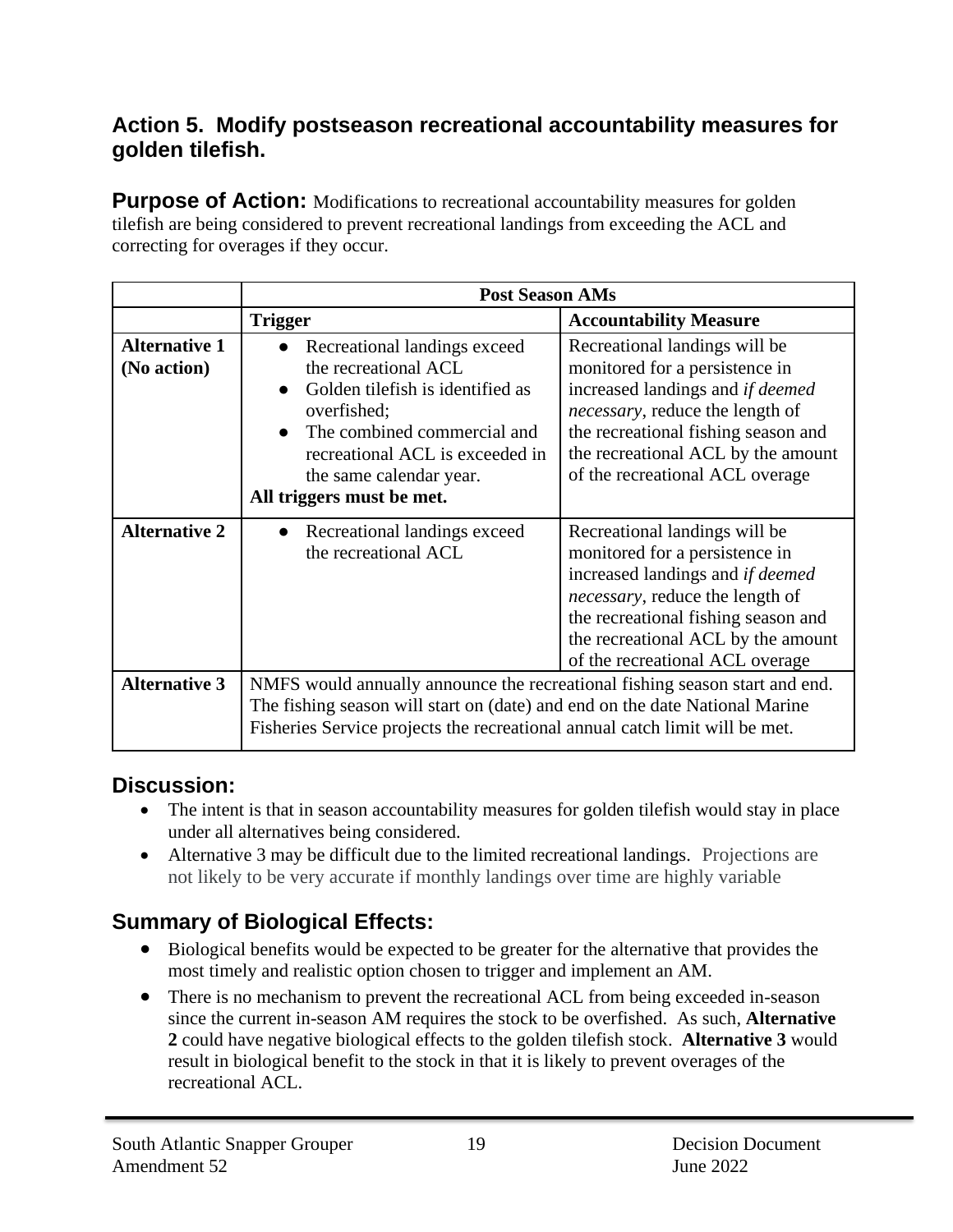• Biological benefits to the golden tilefish stock would be greatest under **Alternative 3**, followed by **Alternative 2** and **Alternative 1 (No Action)**.

### **Summary of Economic Effects:**

- **Alternative 1 (No Action)** could result in short-term economic benefits for the recreational sector due to increased harvest and long-term potential economic costs to fishery participants. This alternative would not occur if the species is not overfished, therefore the economic effects are dependent on the status of the golden tilefish stock.
- The economic effects of **Alternative 2** would likely be similar to those of **Alternative 1 (No Action)**, but the AM would occur regardless of the stock status, thus has a higher likelihood of occurring.
- **Alternative 3** would result in a fishing season that is announced annually with set start and end dates. This AM would limit overall long-term harvest of golden tilefish but could result in economic benefits that mitigate the short-term cost of the AM itself by allowing more time to adjust to the changing harvest regulations through a consistent announcement of the season length.

#### **Summary of Social Effects:**

- AMs can have direct and indirect social effects because, when triggered, can restrict harvest in the current season or subsequent seasons.
- **Alternative 2** would reduce the following fishing season in response to landings exceeding the recreational ACL. The fishing season may vary significantly from year to year due to changes in fishing behavior or environmental conditions. Inconsistent fishing seasons can make it challenging for private anglers and for-hire business to plan their fishing activities through the long-term.

#### **AP Recommendations:**

MOTION: RECOMMEND ALTERNATIVE 2 AS PREFERRED

### **Committee Action:**

- REVIEW AP RECOMMENDATIONS
- REVIEW RANGE OF ALTERNATIVES UNDER ACTION 5, MODIFY AS NECESSARY, AND SELECT A PREFERRED IF APPROPRIATE.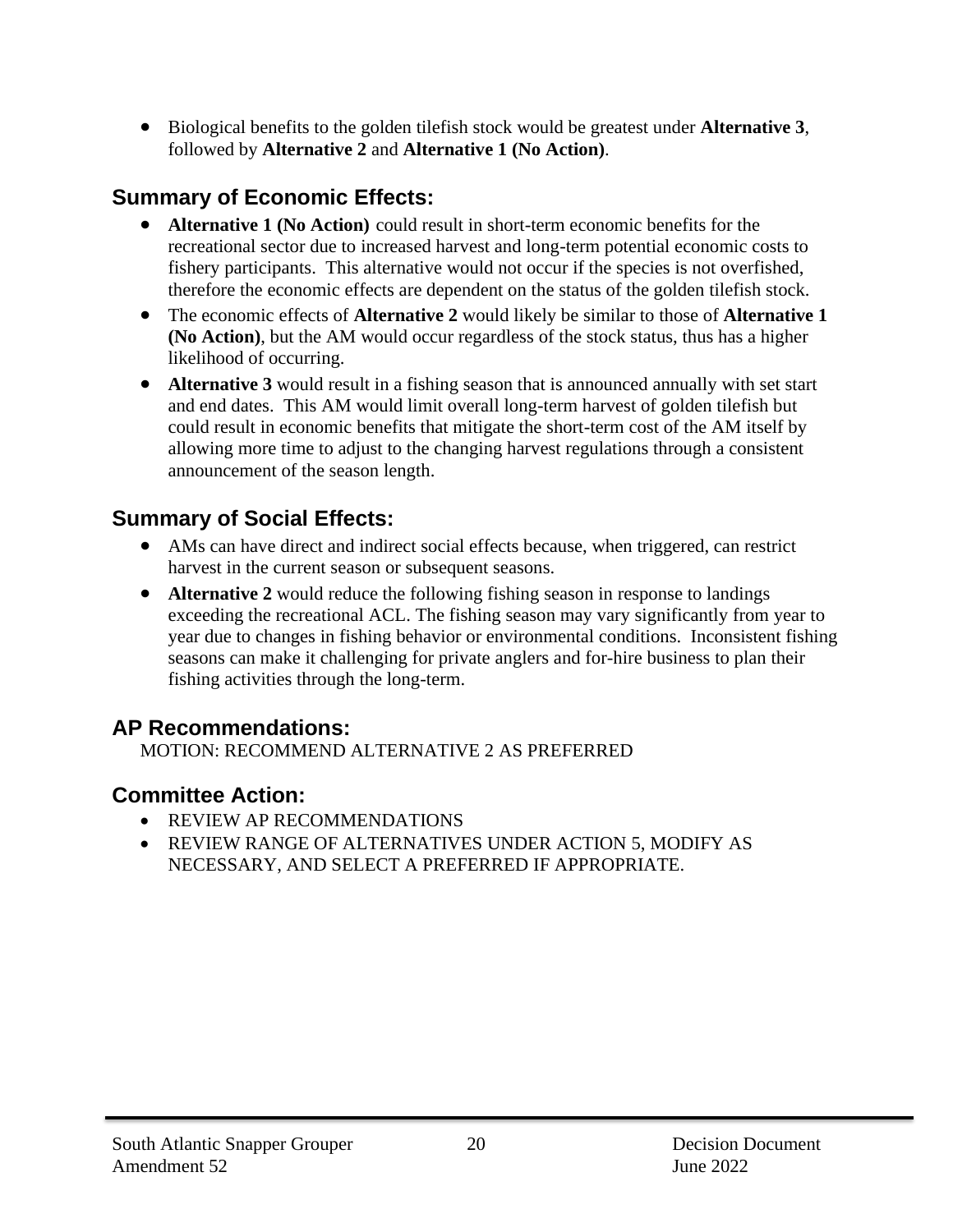## **Action 6. Modify blueline tilefish recreational bag limit.**

**Purpose of Action:** The Council is considering lowering the recreational bag limit to lower the chance of the sector having overages and exceeding the ACL. In the last six years, landings of blueline tilefish in the South Atlantic region have often exceeded the sector and total  $ACL$ .

Note: Council can select more than one alternative to address bag limit modification as well as retention of blueline tilefish by captain and crew.

Alternative 1 (No Action). The current recreational blueline tilefish bag limit is 3 per person per day. Captains and crew of for-hire vessels with valid Federal South Atlantic Charter/Headboat Snapper Grouper Permits are allowed to retain bag limit quantities of all snapper grouper species during the open recreational season.

**Alternative 2.** Reduce recreational blueline tilefish bag limit to 2 fish per person per day.

**Alternative 3.** Reduce recreational blueline tilefish bag limit to 1 fish per person per day.

**Alternative 4.** Do not allow retention of blueline tilefish by captain and crew.

#### **Discussion:**

- Effective January 27, 2014, federal rules were amended to allow captains and crew of for-hire vessels with valid Federal South Atlantic Charter/Headboat Snapper Grouper Permits to retain bag limit quantities of all snapper grouper species during the open recreational season (cite amendment where this was implemented).
- During the development of Snapper Grouper Regulatory Amendment 26 (2019) the Council initially intended to tailor management measures to the group of deep-water species that are most frequently targeted by recreational fishermen in the region. The Council reasoned that creating an aggregate comprised of only these species would facilitate implementing regulations for species that have similar habitat requirements and life histories. However, fishermen's access to these species from different areas of the South Atlantic region is heavily influenced by factors such as distance to fishing grounds and weather. Consequently, management measures such as a recreational season are difficult to implement with the same level of success region-wide. Hence, the Council chose No Action as their preferred alternative.

## **Preliminary Data and Analyses:**

*Note: See Appendix C for more details on the data analysis.* 

The percentage of trips by blueline tilefish harvest per person per day and by mode (headboat, charter, and private) are shown **including the crew members in Figure 3** and **excluding the crew members in Figure 4**.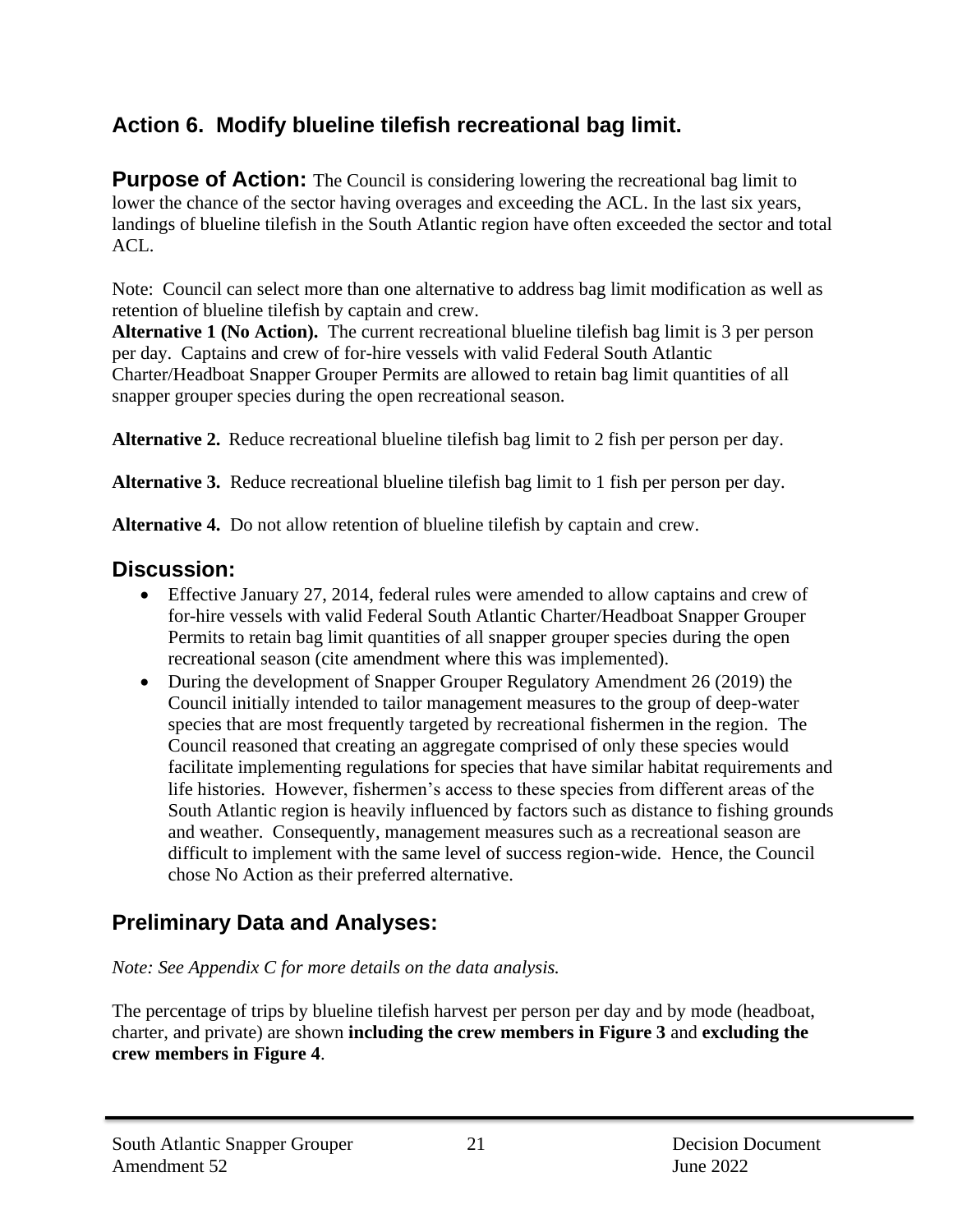

**Figure 3.** Percentage of trips for a range of South Atlantic blueline tilefish harvested per person by dataset and by mode. The harvest per person includes captain and crew to the contribution of the fish per person per day harvest. Data are from 2017 through 2021 for both headboat and MRIP.



**Figure 4.** Percentage of trips for a range of South Atlantic blueline tilefish harvested per person by dataset and by mode. The harvest per person excludes captain and crew from contributing to the fish per person per day harvest. Data are from 2017 through 2021 for both headboat and MRIP.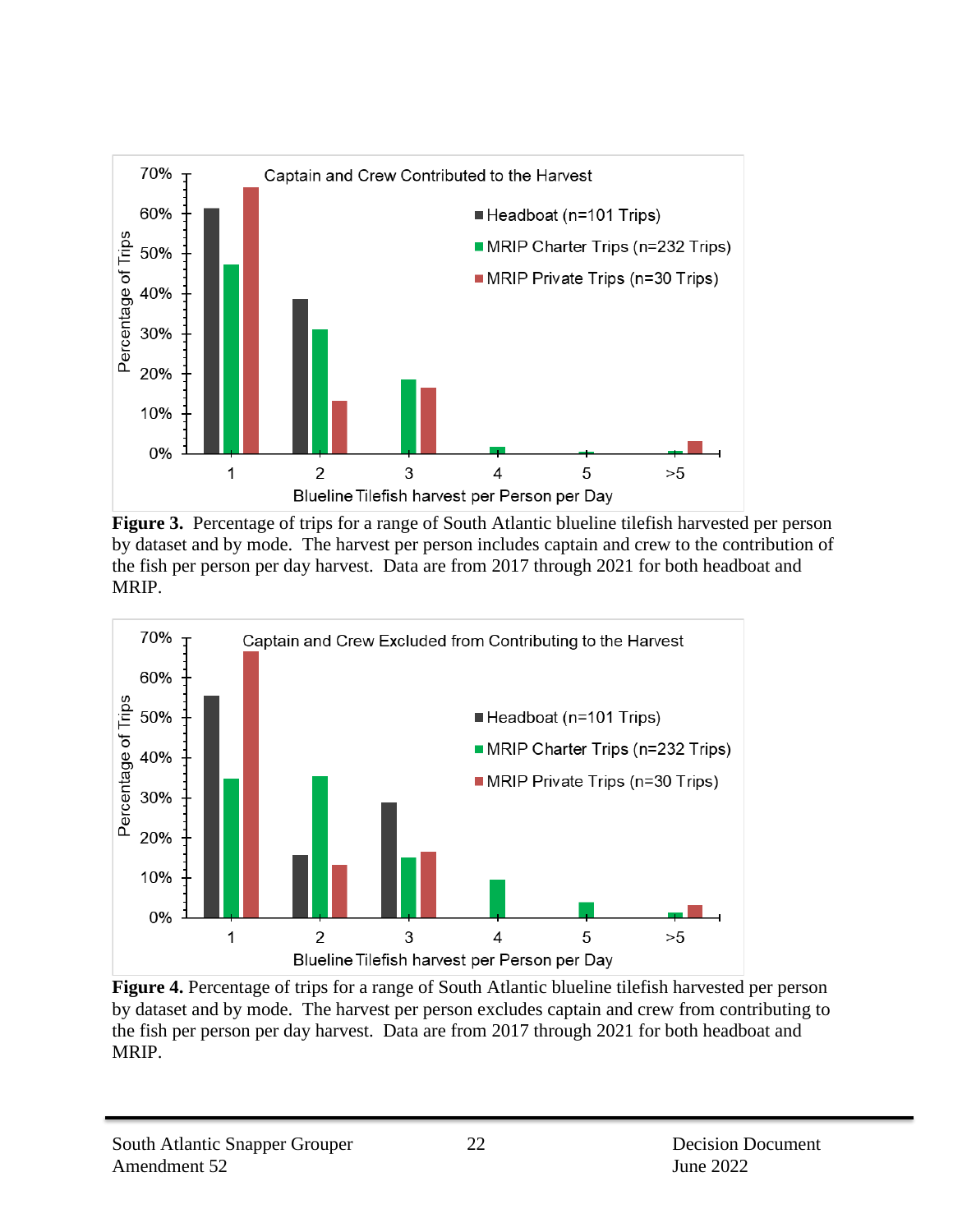**Table 3.** Projected closure dates for the South Atlantic blueline tilefish recreational sector. The closure dates were generated from three different landings scenarios:

1) three-year average of the most recent years of complete data (2019-2021),

2) five-year average of the most recent years of complete data (2017-2021) and

3) the maximum landings in the last five years of complete data (2020).

| <b>Open Season</b>                     | <b>Closure Date</b>        |                                          |                                 |  |  |  |
|----------------------------------------|----------------------------|------------------------------------------|---------------------------------|--|--|--|
| <b>Alternatives</b>                    | Scenario 1: 3-Year Average | <b>Scenario 2: 5-Year Average</b>        | <b>Scenario 3: Max Landings</b> |  |  |  |
| 3 Fish per Person per Day (Status Quo) |                            |                                          |                                 |  |  |  |
| 1. May-August                          | $26$ -Jul                  | $4-Aug$                                  | $13-Jul$                        |  |  |  |
| 2. May-July                            | $26$ -Jul                  | None                                     | $13-Jul$                        |  |  |  |
| 3. June-August                         | $4-Aug$                    | $15-Aug$                                 | $18 -$ Jul                      |  |  |  |
| 4. May-June                            | None                       | None                                     | None                            |  |  |  |
| 5. July-August                         | $12-Aug$                   | $26$ -Aug                                | $22-Jul$                        |  |  |  |
|                                        |                            | 2 Fish per Person per Day                |                                 |  |  |  |
| 1. May-August                          | $30 -$ Jul                 | $10-Aug$                                 | $15$ -Jul                       |  |  |  |
| 2. May-July                            | $30 -$ Jul                 | None                                     | $15-Jul$                        |  |  |  |
| 3. June-August<br>8-Aug                |                            | $20-Aug$                                 | $20-Jul$                        |  |  |  |
| 4. May-June<br>None                    |                            | None                                     | None                            |  |  |  |
| 5. July-August                         | $16$ -Aug                  | None                                     | $24-Jul$                        |  |  |  |
|                                        |                            | 1 Fish per Person per Day                |                                 |  |  |  |
| 1. May-August                          | $18-Aug$                   | None                                     | $25-Jul$                        |  |  |  |
| 2. May-July                            | None                       | None                                     | $25 -$ Jul                      |  |  |  |
| 3. June-August                         | $27-Aug$                   | None                                     | $29-Jul$                        |  |  |  |
| 4. May-June                            | None                       | None                                     | None                            |  |  |  |
| 5. July-August                         | None                       | None                                     | $2-Aug$                         |  |  |  |
|                                        |                            | <b>No Retention for Captain and Crew</b> |                                 |  |  |  |
| 1. May-August                          | $28-Jul$                   | 6-Aug                                    | $14-Jul$                        |  |  |  |
| 2. May-July                            | $28-Jul$                   | None                                     | $14-Jul$                        |  |  |  |
| 3. June-August                         | 5-Aug                      | $17-Aug$                                 | $18 -$ Jul                      |  |  |  |
| 4. May-June                            | None                       | None                                     | None                            |  |  |  |
| 5. July-August                         | 14-Aug                     | $29-Aug$                                 | $23-Jul$                        |  |  |  |

## **Summary of Biological Effects:**

- Reduction of the recreational bag limit under **Alternative 2** and **Alternative 3** would be expected to have a positive biological effect on the stock with less recreational pressure on the stock.
- **Alternative 4** would also lead to less recreational harvest if captain and crew are not allowed to retain bag limit quantities on each fishing trip.
- All of the action alternatives (**Alternative 2**, **Alternative 3** and **Alternative 4)** could result in a lengthened recreational fishing season due to this reduction in recreational harvest.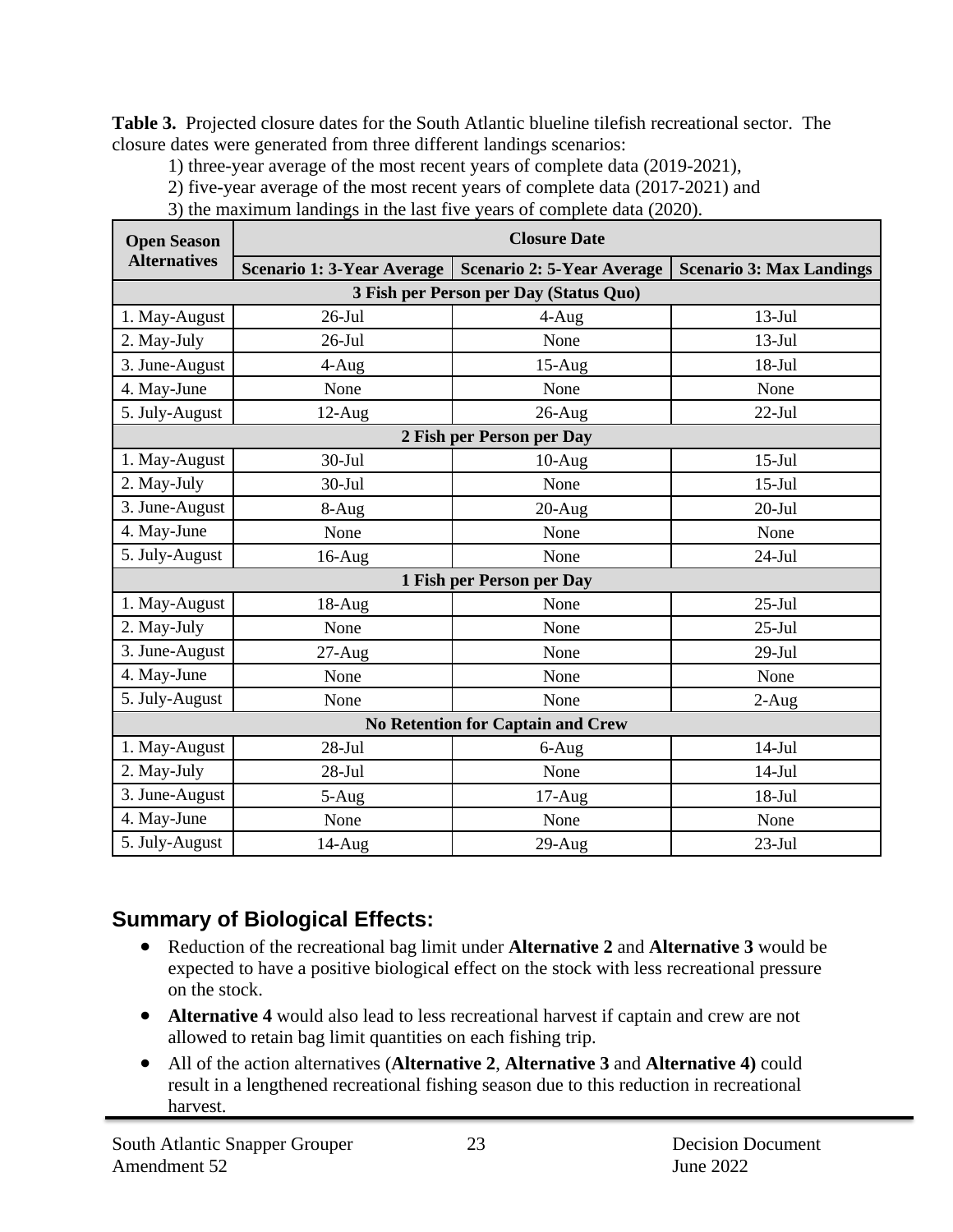## **Summary of Economic Effects:**

- Setting the bag limit at 2 fish **(Alternative 2)** or 1 fish per person (**Alternative 3)** would have greater negative economic effects on a trip-level due to constraining harvest and related CS.
- Removing a captain and crew bag limit (**Alternative 4**) may also constrain harvest leading to similar effects in comparison to **Alternative 1 (No Action)**.
- Conversely, more restrictive retention limits would allow for longer open harvest seasons.

### **Summary of Social Effects:**

- In general, a reduction in the recreational bag limit (**Alternative 2** and **Alternative 3**) or prohibiting retention of fish by captain and crew (**Alternative 4**) may help slow the rate of harvest, lengthen a season, and prevent the ACL from being exceeded.
- Bag and vessel limits that are too low may make fishing trips inefficient and lower angler satisfaction.
- The higher bag limit under **Alternative 1 (No Action)** would likely have little effect on recreational fishermen in the short-term but could result in negative effects in the future if the recreational ACL is regularly exceeded.
- Slowing the rate of harvest and ensuring sustainable of harvest of the blueline tilefish stock would provide for long-term social benefits

## **AP Recommendations:**

- North of Cape Hatteras, blueline tilefish are abundant in shallow water
- Eliminating possession by captain and crew would be appropriate if needed; however, the Council could consider waiting until after the stock assessment is completed to consider changes to management measures
- Blueline tilefish is an important species for the for-hire sector in northeastern NC. When dolphin or tuna are not available, blueline tilefish fill that gap.
- Consider 3 per person with a maximum of 18?
- Consideration of current economic conditions to make changes to the possession limit for captain and crew

### **Committee Action:**

REVIEW RANGE OF ALTERNATIVES UNDER ACTION 6, MODIFY AS NECESSARY, AND SELECT A PREFERRED IF APPROPRIATE.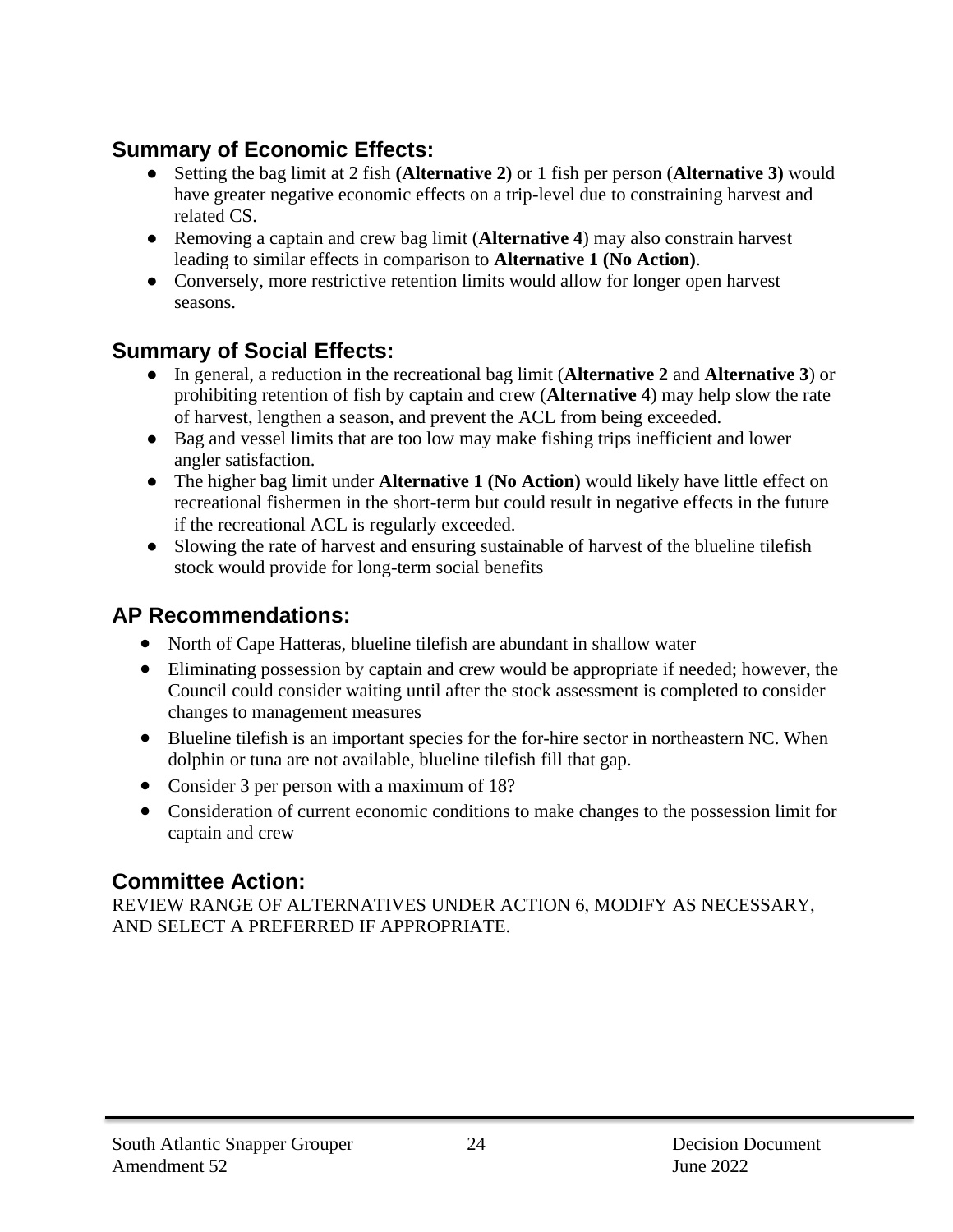#### **Action 7. Modify blueline tilefish recreational season.**

#### **Purpose of Action:**

The Council is modifying the recreational season to reduce recreational harvest and reduce the chance of the sector having overages and exceeding the ACL. In the last six years, landings of blueline tilefish in the South Atlantic region have often exceeded the sector and total ACL.

**Alternative 1 (No Action).** Do not modify the blueline tilefish recreational season. The current recreational season is May 1-August 31.

**Alternative 2.** Modify blueline tilefish recreational season to May 1 through July 30.

**Alternative 3.** Modify blueline tilefish recreational season to June 1 through August 31.

**Alternative 4.** Modify blueline tilefish recreational season to May 1 through June 30.

**Alternative 5.** Modify blueline tilefish recreational season to July 1 through August 31.

### **Summary of Data or Preliminary Analyses:**

*Note: See Appendix C for more details on the data analysis.* 

Season lengths were projected by cumulatively summing the open season recreational landings for the three landings scenarios. The recreational ACL is 116,820 pounds whole weight (lbs ww).

**Table 4.** South Atlantic blueline tilefish recreational landings by month from 2017 through 2021 for the open season. The "3-Year Average" is average monthly landings (2019-2021). The "5-Year Average" is average monthly landings (2017-2021). The "Max Landings" are the landings from 2020.

| Year                       | <b>May</b> | June   | July    | <b>August</b> | <b>Total</b> |
|----------------------------|------------|--------|---------|---------------|--------------|
| 2017                       | 23,923     | 26,108 | 28,576  | 28,332        | 106,939      |
| 2018                       | 16,531     | 17,642 | 36,536  | 35,009        | 105,717      |
| 2019                       | 19,347     | 18,953 | 29,151  | 29,511        | 96,962       |
| 2020                       | 23,811     | 23,082 | 169,839 | 170,421       | 387,152      |
| 2021                       | 28,877     | 28,286 | 54,792  | 54,611        | 166,566      |
| Scenario 1: 3-Year Average | 24,012     | 23,440 | 84,594  | 84,848        | 216,893      |
| Scenario 2: 5-Year Average | 22,498     | 22,814 | 63,779  | 63,577        | 172,667      |
| Scenario 3: Max Landings   | 23,811     | 23,082 | 169,839 | 170,421       | 387,152      |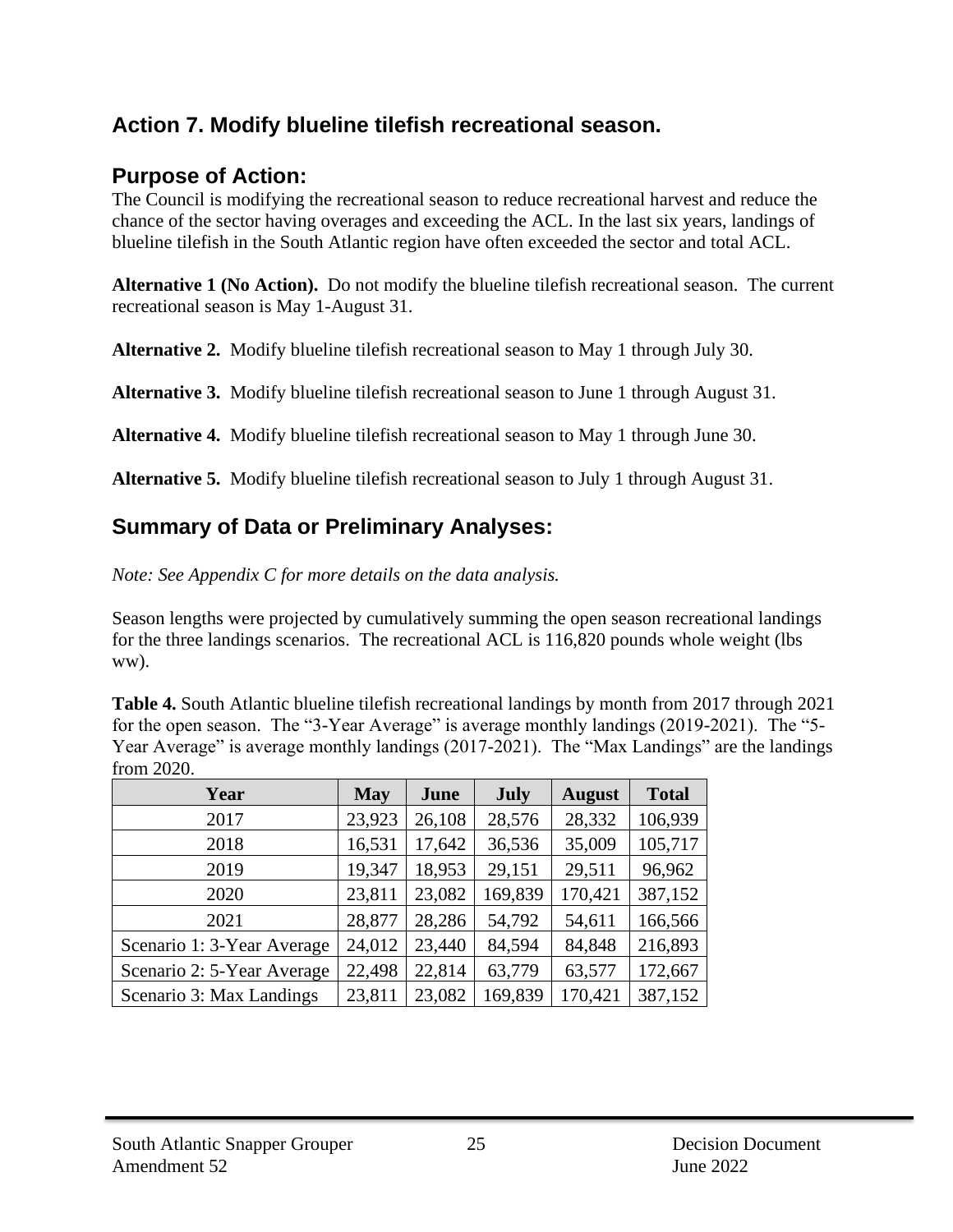

**Figure 5.** South Atlantic blueline tilefish recreational landings by month from 2017 through 2021, three-year average, and five-year average for the open season.

Predicted closure dates were generated from the three different landings scenarios:

1) three-year average of the most recent years of complete data (2019-2021),

2) five-year average of the most recent years of complete data (2017-2021), and

3) the maximum landings in the last five years of complete data (2020 landings).

The closure dates were determined with cumulatively summing the recreational landings and comparing them to the ACL (116,820 lbs ww).

| <b>Table 5.</b> Projected closure dates for the blueline tilefish recreational sector under proposed |  |  |
|------------------------------------------------------------------------------------------------------|--|--|
| season alternatives.                                                                                 |  |  |

| <b>Open Season</b>  | <b>Closure Date</b> |                |                     |  |  |  |
|---------------------|---------------------|----------------|---------------------|--|--|--|
| <b>Alternatives</b> | 3-Year Average      | 5-Year Average | <b>Max Landings</b> |  |  |  |
| 1. May-August       | $26$ -Jul           | $4 - Aug$      | $13-Jul$            |  |  |  |
| 2. May-July         | $26$ -Jul           | None           | $13-Jul$            |  |  |  |
| 3. June-August      | $4 - Aug$           | $15-Aug$       | $18 - Jul$          |  |  |  |
| 4. May-June         | None                | None           | None                |  |  |  |
| 5. July-August      | $12$ -Aug           | $26$ -Aug      | $22$ -Jul           |  |  |  |

## **Summary of Biological Effects:**

- The actions proposed would have a positive biological effect to the blueline tilefish stock because all of the action alterantives would result in a shortened recreational fishing season for blueline tilefish.
- This action is not anticipated to have negative biological impacts on blueline tilefish.
- Blueline tilefish have a spawning season which extends from February through October with a peak spawning period of April through September.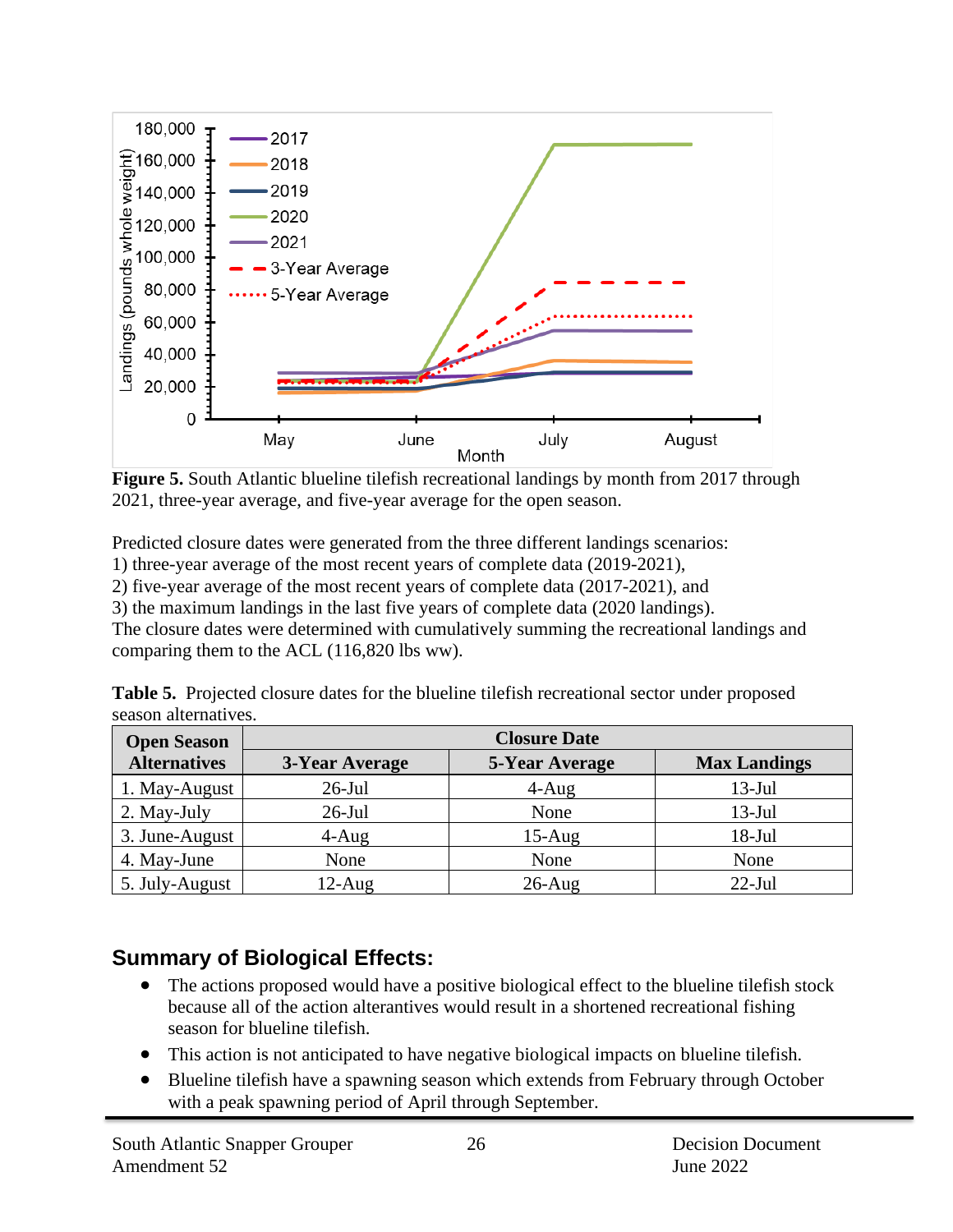- Aligning season with other deepwater species would potentially reduce discards.
- None of the alternatives would modify the fishery in such a way that it would result in impacts to protected species.

## **Summary of Economic Effects:**

- Prolonged time periods when recreational harvest is allowed can result in increased economic benefits.
- If the ACL is not fully harvested during the established season, it can lead to fewer shortterm economic benefits, thus there is the potential for **Alternative 2**, **Alternative 3**, **Alternative 4,** and **Alternative 5** to have lower economic benefits than **Alternative 1 (No Action)**.
- **Alternative 1 (No Action)** provides the longest fishing season (4 months), thus the greatest opportunity to fully harvest the ACL and the highest potential short-term economic benefits, followed by **Alternative 2** and **Alternative 3** (three months), and **Alternative 3** and **Alternative 4** (two months).

## **Summary of Social Effects:**

- The social effects of **Alternative 2**, **Alternative 3**, **Alternative 4**, and **Alternative 5**  compared to **Alternative 1 (No Action)** would depend on when recreational effort is the highest for blueline tilefish.
- Social benefits for individual communities highly engaged in the recreational blueline tilefish fishery will vary based on when participation in the fishery is the highest in that community.

#### **AP Recommendations:**

• Consider making the season coincide with the snowy grouper recreational season (alternative 4: May 1-June 30)

#### MOTION: RECOMMEND THE COUNCIL SELECT ALTERNATIVE 1 AS PREFERRED

#### **Committee Action:**

- REVIEW AP RECOMMENDATIONS
- DISCUSSION IF AN ACTION TO ESTABLISH REGIONAL FISHING SESONS IS FEASIBLE FOR THE RECREATIONAL BLUELINE TILEFISH FISHERY.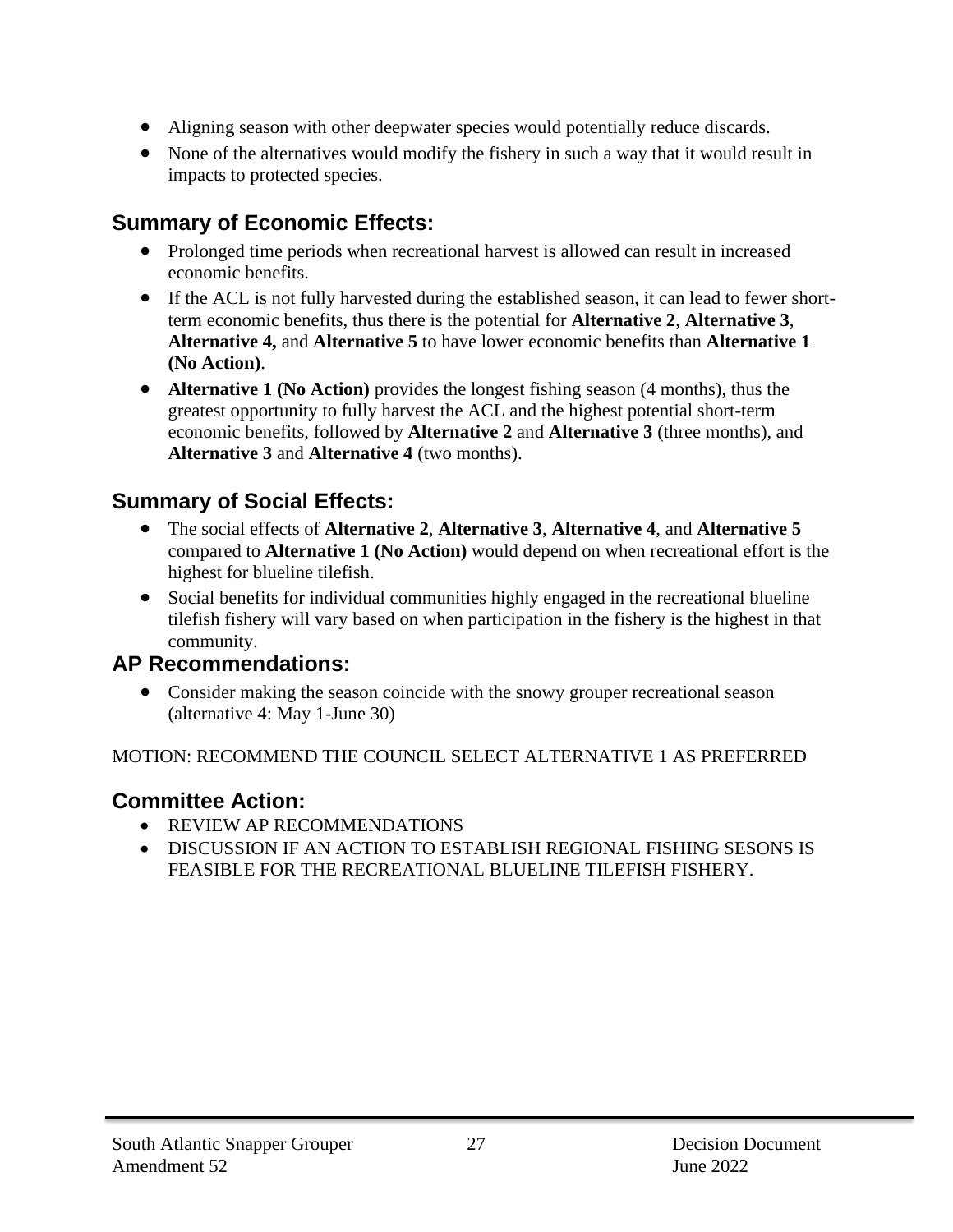#### **Action 8. Modify postseason recreational accountability measures for blueline tilefish.**

**Purpose of Action:** The Council is considering modifying the postseason recreational accountability measures to increase the ability to ensure the sector stays within the recreational ACL and has the ability to address overages regardless of whether the stock is overfished or the total ACL was exceeded. In the last six years, landings of blueline tilefish in the South Atlantic region have often exceeded the sector and total ACL however because all triggers were not met, post-season AMs were not implemented.

|                                     | <b>Post Season AMs</b>                                                                                                                                                                                                                   |                                                                                                                                                                                                                                                                |  |
|-------------------------------------|------------------------------------------------------------------------------------------------------------------------------------------------------------------------------------------------------------------------------------------|----------------------------------------------------------------------------------------------------------------------------------------------------------------------------------------------------------------------------------------------------------------|--|
|                                     | <b>Trigger</b>                                                                                                                                                                                                                           | <b>Accountability Measure</b>                                                                                                                                                                                                                                  |  |
| <b>Alternative 1</b><br>(No action) | Recreational landings exceed<br>the recreational ACL<br>Blueline tilefish is identified as<br>overfished;<br>The combined commercial and<br>recreational ACL is exceeded in<br>the same calendar year.<br>All triggers must be met.      | Recreational landings will be<br>monitored for a persistence in<br>increased landings and if deemed<br><i>necessary</i> , reduce the length of<br>the recreational fishing season and<br>the recreational ACL by the amount<br>of the recreational ACL overage |  |
| <b>Alternative 2</b>                | Recreational landings exceed<br>the recreational ACL                                                                                                                                                                                     | Recreational landings will be<br>monitored for a persistence in<br>increased landings and <i>if deemed</i><br>necessary, reduce the length of<br>the recreational fishing season and<br>the recreational ACL by the amount<br>of the recreational ACL overage  |  |
| <b>Alternative 3</b>                | NMFS will annually announce the recreational fishing season start and end.<br>The fishing season will start on (date) and end on the date National Marine<br>Fisheries Service projects the recreational annual catch limit will be met. |                                                                                                                                                                                                                                                                |  |

#### **Discussion:**

The intent is that in season accountability measures for blueline tilefish would stay in place under all alternatives being considered.

### **Summary of Biological Effects:**

- Biological benefits would be expected to be greater for the alternative that provides the most timely and realistic option chosen to trigger and implement an AM.
- Under **Alternative 1 (No Action)**, the many triggers (recreational ACL and total ACL exceeded and the stock being overfished) would likely result in the post-season AM not being triggered.
- **Alternative 2** would allow for the correction of recreational overages of the ACL in the following fishing season. There is no mechanism to prevent the recreational ACL from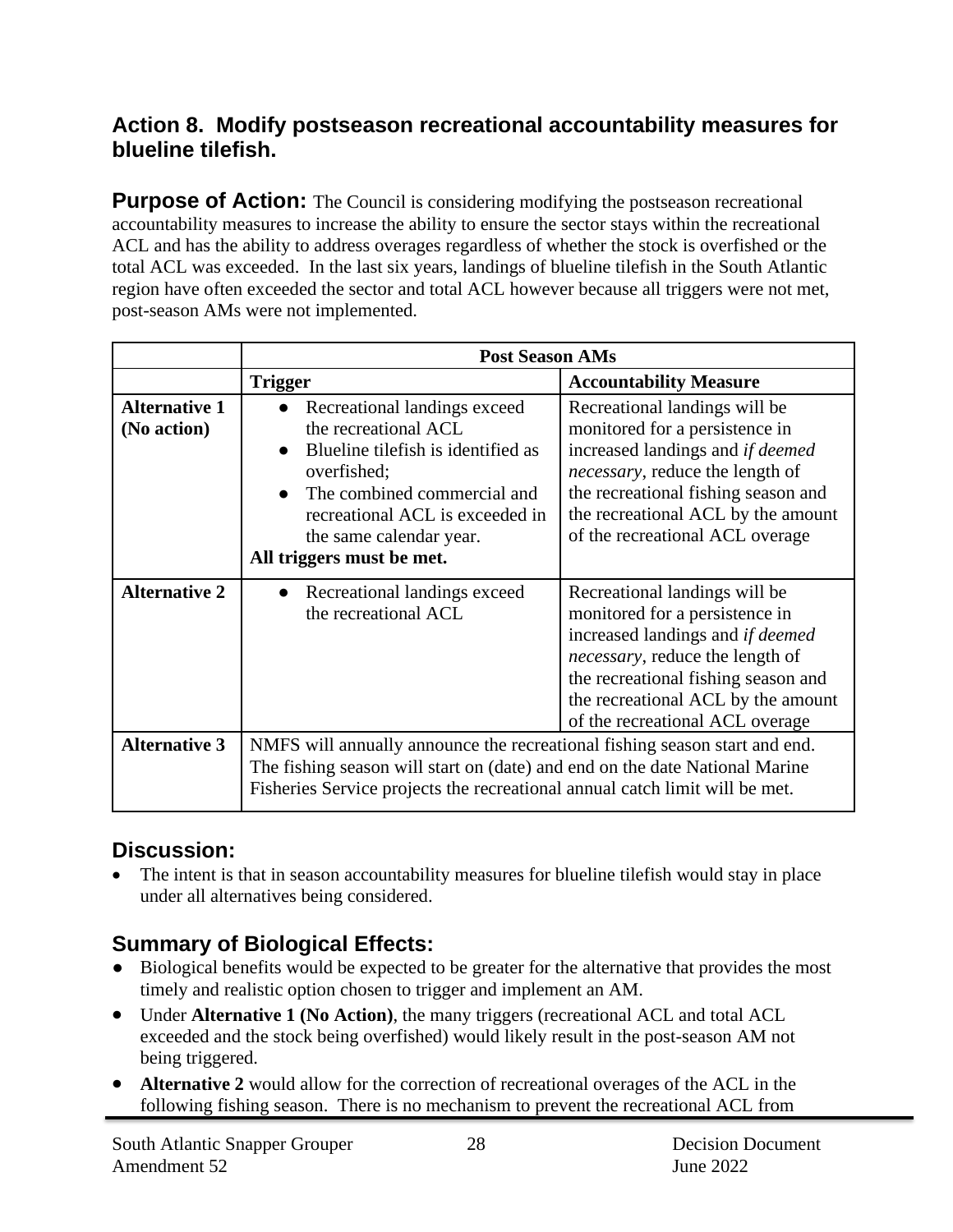being exceeded in-season since the current in-season AM requires the stock to be overfished. As such, the recreational ACL may be exceeded during the season and could result in a large season reduction from the previous year**.**

- **Alternative 3** would result in biological benefit to the stock in that it is likely to prevent overages of the recreational ACL. However, this alternative would not correct for an overage if it were to occur due to an unforeseen increase in recreational effort.
- Biological benefits to blueline tilefish would be greatest under **Alternative 3**, followed by **Alternative 2** and **Alternative 1 (No Action)**.

## **Summary of Economic Effects:**

- Recreational AMs typically consist of corrective measures that create short-term indirect negative economic effects by curtailing harvest and fishing activity when harvest has exceeded the sector ACL, thus potentially affecting net revenues of for-hire operations and CS on recreational fishing trips.
- **Alternative 1 (No Action)** would retain a post-season shortening of the season and a potential payback provision for an overage of the sector ACL that would reduce the sector ACL by the amount of the overage as long as blueline tilefish are overfished.
- There would continue to be no safeguard in place outside of the existing season to prevent the total ACL from being exceeded. This could result in short-term economic benefits for the recreational sector due to increased harvest and long-term potential economic costs to fishery participants.
- The economic effects of **Alternative 2** would likely be similar to those of **Alternative 1 (No**  Action), but the AM would occur regardless of the stock status, thus has a higher likelihood of occurring.
- **Alternative 3** would result in a fishing season that is announced annually and would limit overall long-term harvest of blueline tilefish but could result in economic benefits that mitigate the short-term cost of the AM itself by allowing more time to adjust to the changing harvest regulations through a consistent announcement of the season length.

## **Summary of Social Effects:**

- AMs can have direct and indirect social effects because, when triggered, can restrict harvest in the current season or subsequent seasons.
- While the negative effects are usually short-term, they may at times induce other indirect effects through changes in fishing behavior or business operations that could have long-term social effects
- Reducing the season length under **Alternative 1 (No Action)** is anticipated to result in direct negative social effects associated with loss of access to the resource.
- **Alternative 2**, would reduce the following fishing season in response to landings exceeding the recreational ACL, as such, the fishing season may vary significantly from year to year due to changes in fishing behavior or environmental conditions. Inconsistent fishing seasons can make it challenging for private anglers and for-hire business to plan their fishing activities through the long-term.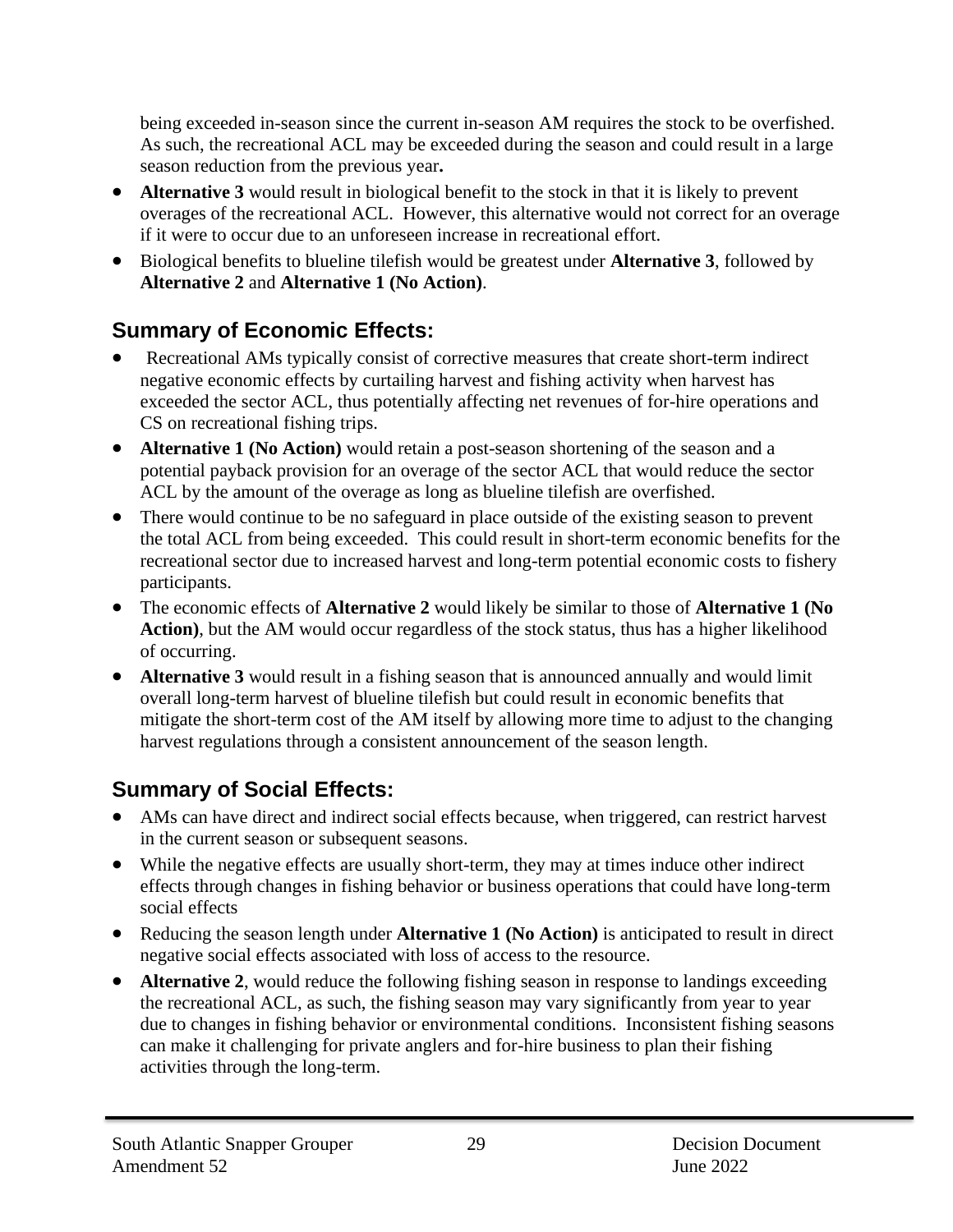• Alternatively, **Alternative 3** would have NMFS announce the length of the recreational season for blueline tilefish. While the end date for blueline tilefish may shift each year, announcing at the beginning of the season would allow private anglers and for-hire businesses to plan their activities around the closure in advance.

#### **AP Recommendations:**

MOTION: RECOMMEND THE COUNCIL SELECT ALTERNATIVE 2 AS PREFERRED

#### **Committee Action:**

- REVIEW AP RECOMMENDATIONS
- REVIEW RANGE OF ALTERNATIVES UNDER ACTION 8, MODIFY AS NECESSARY, AND SELECT A PREFERRED IF APPROPRIATE.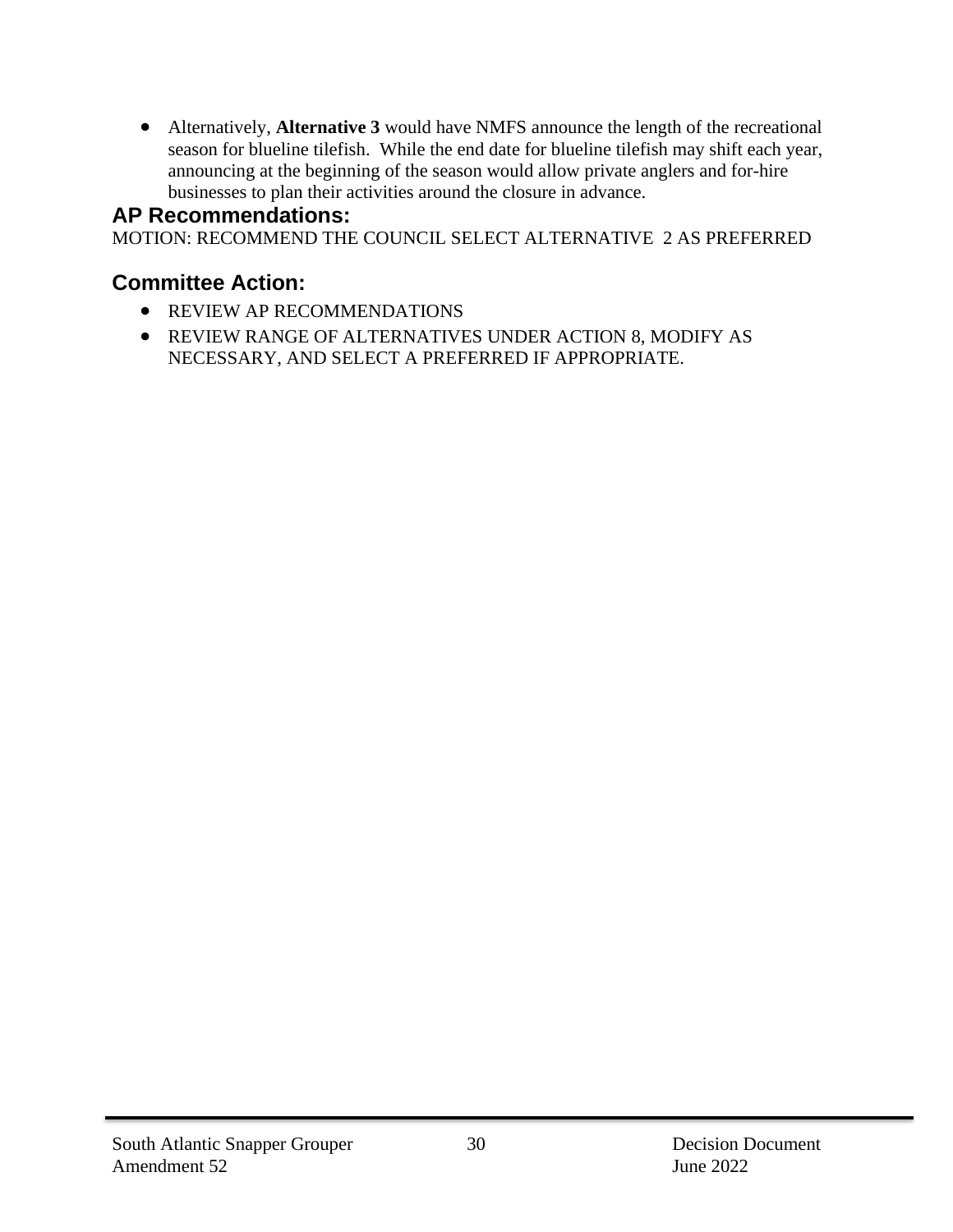## **Appendix A.**

| <b>Management</b><br><b>Measures</b>                        | 2012            | 2013            | 2014           | 2015             | 2016             | 2017             | 2018            | 2019             | 2020                                  | 2021                                    |                  |                 |
|-------------------------------------------------------------|-----------------|-----------------|----------------|------------------|------------------|------------------|-----------------|------------------|---------------------------------------|-----------------------------------------|------------------|-----------------|
| $ABC$ (gw)                                                  | 668,000         | 668,000         | 668,000        | 655,000          | 558,000          | 558,000          | 323,000         | 342,000          | 342,000                               | 342,000                                 |                  |                 |
| Total ACL (gw)                                              | 625,000         | 625,000         | 625,000        | 625,000          | 558,000          | 558,000          | 323,000         | 342,000          | 342,000                               | 342,000                                 |                  |                 |
| Com. ACL H&L(gw)                                            | 541,295         | 541,295         | 135,324        | 135,324          | 135,324          | 135,324          | 79,328          | 82,935           | 82,935                                | 82,935                                  |                  |                 |
| Com. ACL LL (gw)                                            | Combined        | Combined        | 405,971        | 405,971          | 405,971          | 405,971          | 234,982         | 248,805          | 248,805                               | 248,805                                 |                  |                 |
| <b>Com. Landings</b><br>H&L(gw)                             | 517,188         | 537,946         | 144,678        | 143,872          | 121,962          | 131,941          | 74,445          | 85,141           | 87,616                                | 82,279                                  |                  |                 |
| <b>Com. Landings LL</b><br>(gw)                             |                 |                 | 564,421        | 389,244          | 411,367          | 405,691          | 227,554         | 282,676          | 256,676                               | 242,051                                 |                  |                 |
| Com. Overage/<br>Underage $H&L(\%)$<br><b>Closure Date</b>  | 95.5<br>2/17/12 |                 |                |                  | 106.9<br>8/29/14 | 106.3<br>12/8/15 | 90.1            | 97.5<br>11/29/17 | 93.8<br>8/14/18                       | 102.7<br>7/23/19                        | 105.6<br>7/23/20 | 100.8<br>6/1/21 |
| Com. Overage/<br>Underage LL $(\% )$<br><b>Closure Date</b> |                 | 99.4 5/5/13     | 139<br>3/5/14  | 95.9<br>2/19/15  | 101.3<br>3/15/16 | 99.9<br>5/19/17  | 96.8<br>3/25/18 | 113.6<br>3/14/19 | 103.1<br>2/18/20;<br>$3/14-$<br>23/20 | 94.3<br>$2/10/21$ :<br>$3/20-$<br>30/21 |                  |                 |
| Rec. ACL (# of fish)                                        | 3,019           | 3,019           | 3,019          | 3,019            | 3,019            | 3,019            | 2,187           | 2,316            | 2,316                                 | 2,316                                   |                  |                 |
| <b>Rec. Landings,</b><br>"Old" MRIP (# of<br>fish)          | 3,627           | 4,143           | 1,357          | 3,595            | 13,010           | 1,746            | 3,112           | 15,638           | 2,894                                 | 2,539                                   |                  |                 |
| Rec. Overage/<br>Underage $(\% )$<br><b>Closure Date</b>    | 120.1           | 137.2<br>6/3/13 | 44.9<br>6/7/14 | 119.1<br>8/11/15 | 430.9<br>8/27/16 | 57.8             | 142             | 675              | 125                                   | 110                                     |                  |                 |

Table A1. Table of past and present ABC, ACLs, landings, and closures for golden tilefish.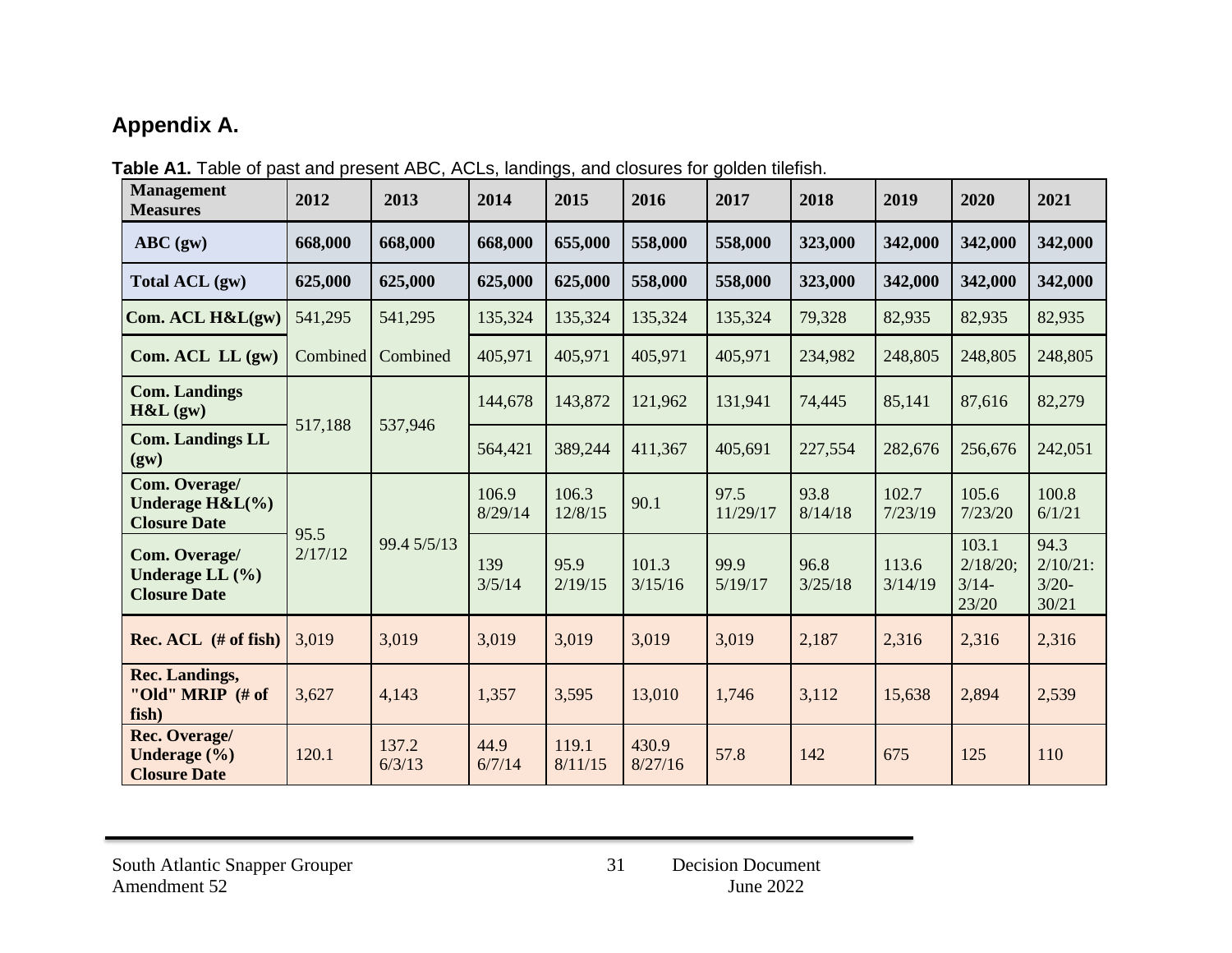## **Appendix B.**

| Table B1. Table of past and present ABC, ACLs, landings, and closures for Blueline Tilefish. |  |  |
|----------------------------------------------------------------------------------------------|--|--|
|                                                                                              |  |  |

| <b>Management</b><br><b>Measures</b>             | 2014    | 2015    | 2016                                      | 2017                                           | 2018    | 2019    | 2020    | 2021    |
|--------------------------------------------------|---------|---------|-------------------------------------------|------------------------------------------------|---------|---------|---------|---------|
| $ABC$ (ww)                                       |         |         | 224,100                                   | 224,100                                        | 224,100 | 224,100 | 233,968 | 233,968 |
| Total ACL (ww)                                   |         |         | 174,798                                   | 174,798                                        | 174,798 | 174,798 | 233,968 | 233,968 |
| $\text{Com. } ACL$ (ww)                          | 112,207 | 17,841  | 87,521                                    | 87,521                                         | 87,521  | 87,521  | 117,148 | 117,148 |
| <b>Com. Landings</b><br>$(\mathbf{w}\mathbf{w})$ | 159,300 | 80,337  | 100,392                                   | 87,558                                         | 93,051  | 95,904  | 116,563 | 119,781 |
| Com. Overage/<br>Underage $(\% )$                | 142.0   | 450.3   | 114.71                                    | 100.04                                         | 106.32  | 109.58  | 99.50   | 102.20  |
| <b>Comm.</b> closure date                        |         | 4/7/15  | 6/1/16<br>Reopened<br>7/13/16;<br>8/30/16 | 7/18/17<br>Reopened<br>$10/24/17$ -<br>11/1/17 | 8/22/18 | 7/30/19 | 8/11/20 | 8/1/21  |
| Rec. ACL (ww)                                    | 111,893 | 17,791  | 87,277                                    | 87,277                                         | 87,277  | 87,277  | 116,820 | 116,820 |
| <b>Rec. Landings,</b><br><b>MRIP-CHTS (ww)</b>   | 95,712  | 45,323  | 172,286                                   | 153,959                                        | 116,597 | 110,113 | 392,253 | 189,224 |
| Rec.<br><b>Overage/Underage</b><br>(%)           | 85.5    | 254.8   | 197.40                                    | 176.40                                         | 133.59  | 126.16  | 335.78  | 161.98  |
| <b>Rec. Closure date</b>                         |         | 6/10/15 |                                           |                                                |         |         |         |         |

Note: Prior to 2014 Blueline Tilefish was part of the Deepwater Complex. 2021 Recreational landings are preliminary wave 1-4 MRIP landings. Recreational landings were provided from the Southeast Fisheries Science Center on October 25, 2021 and include both MRIP-CHTS and Southeast Region Headboat Survey landings.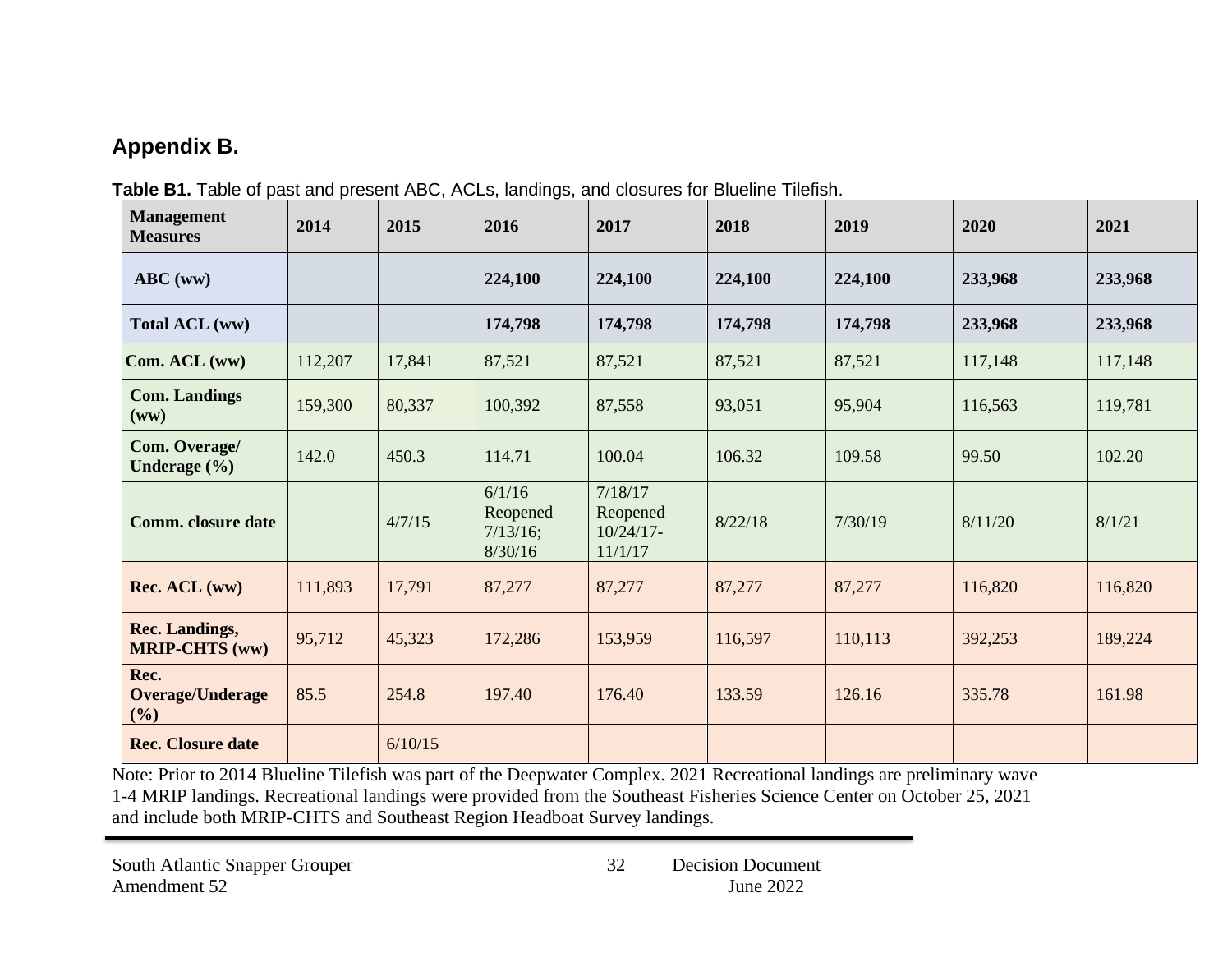## **Appendix C.**

#### **South Atlantic Golden Tilefish Commercial Sector Season Length Analyses for Snapper-Grouper Amendment 52**

The South Atlantic Fishery Management Council's Snapper-Grouper Amendment 52 (Amendment 52) is considering changes to management regulations for the golden tilefish stock. Amendment 52 is considering changes to the commercial sector's Annual Catch Limit (ACL).

The South Atlantic golden tilefish commercial sector is separated into two gear specific components with individual ACLs: 1) hook and line and 2) long line. This amendment analysis was conducted to make predictions of the commercial landings for both of these gear components.

#### *Hook and Line Component*

Commercial landings data for South Atlantic golden tilefish were obtained from the Southeast Fisheries Science Center (SEFSC) on May 13, 2022. All of the South Atlantic golden tilefish commercial landings are in pounds gutted weight (lbs gw). Future commercial landings were determined from reviewing recent commercial landings data, however, the recent commercial landings data is limited due to numerous closures of the hook and line component. Table 1 provides the past closure dates for the golden tilefish hook and line component from 2015 to 2021. A three-year average of landings by month was assumed to reflect future landings. Due to the numerous closures of the hook and line component different years were used to determine the average monthly landings. Average monthly landings for January through April came from 2020, 2021, and 2022. Average monthly landings for May came from 2019, 2020, and 2021. Average monthly landings for June came from 2018, 2019, and 2020. No predicted landings were done from July through December because this time period was frequently closed due to the commercial ACL being met in the past 10 years. Figure 1 shows the landings used in this analysis, and Table 2 provides the predicted landings for each month.

**Table 1.** Past closure dates for the South Atlantic golden tilefish hook and line component from 2015 to 2021. The commercial hook and line component was closed because the hook and line ACL was met.

Closure Date December 8, 2015 **None** November 29, 2017 August 14, 2018 July 23, 2019 July 23, 2020 June 1, 2021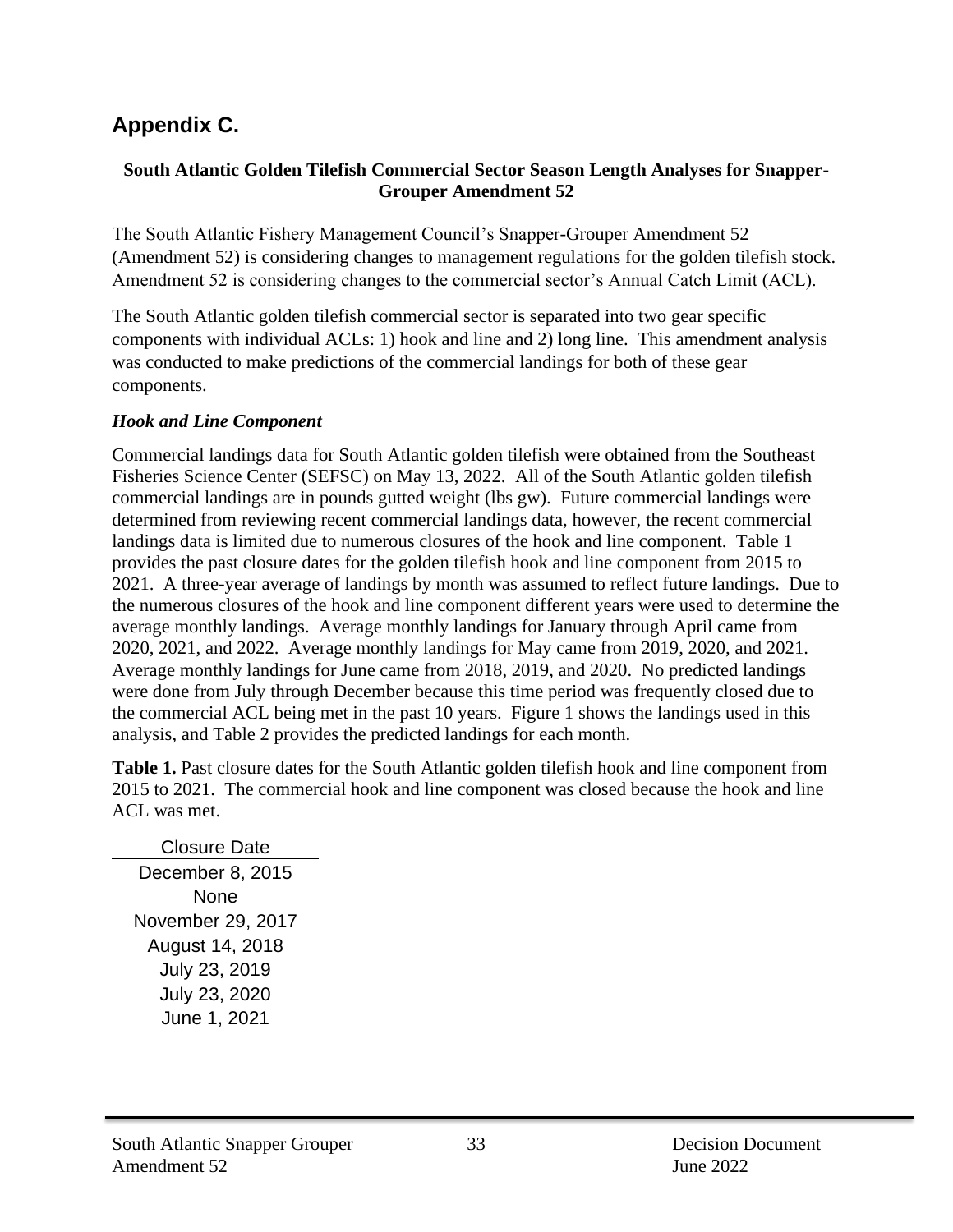

**Figure 1.** South Atlantic golden tilefish commercial hook and line component landings by month from 2018 to 2022, and a three-year average of available monthly landings. All the landings are in pounds gutted weight.

**Table 2.** Predicted South Atlantic golden tilefish hook and line component commercial landings by month. The landings are in pounds gutted weight.

| Month    | Landings |
|----------|----------|
| January  | 15,925   |
| February | 9,552    |
| March    | 11,359   |
| April    | 12,197   |
| May      | 12,139   |
| June     | 7,087    |
| Total    | 68,259   |

Amendment 52 is considering a range of commercial Annual Catch Limits (ACLs) for the hook and line component. Season lengths were projected by cumulatively summing the hook and line component 3-year average landings and compare the results to the ACLs show in Table 3. Closure dates were determined if the landings reached the ACL. Table 3 provides the predicted closure dates and none of the commercial hook and line ACLs were being met with the predicted landings. However, the 3-year average landings (which total 68,259 lbs gw) were only available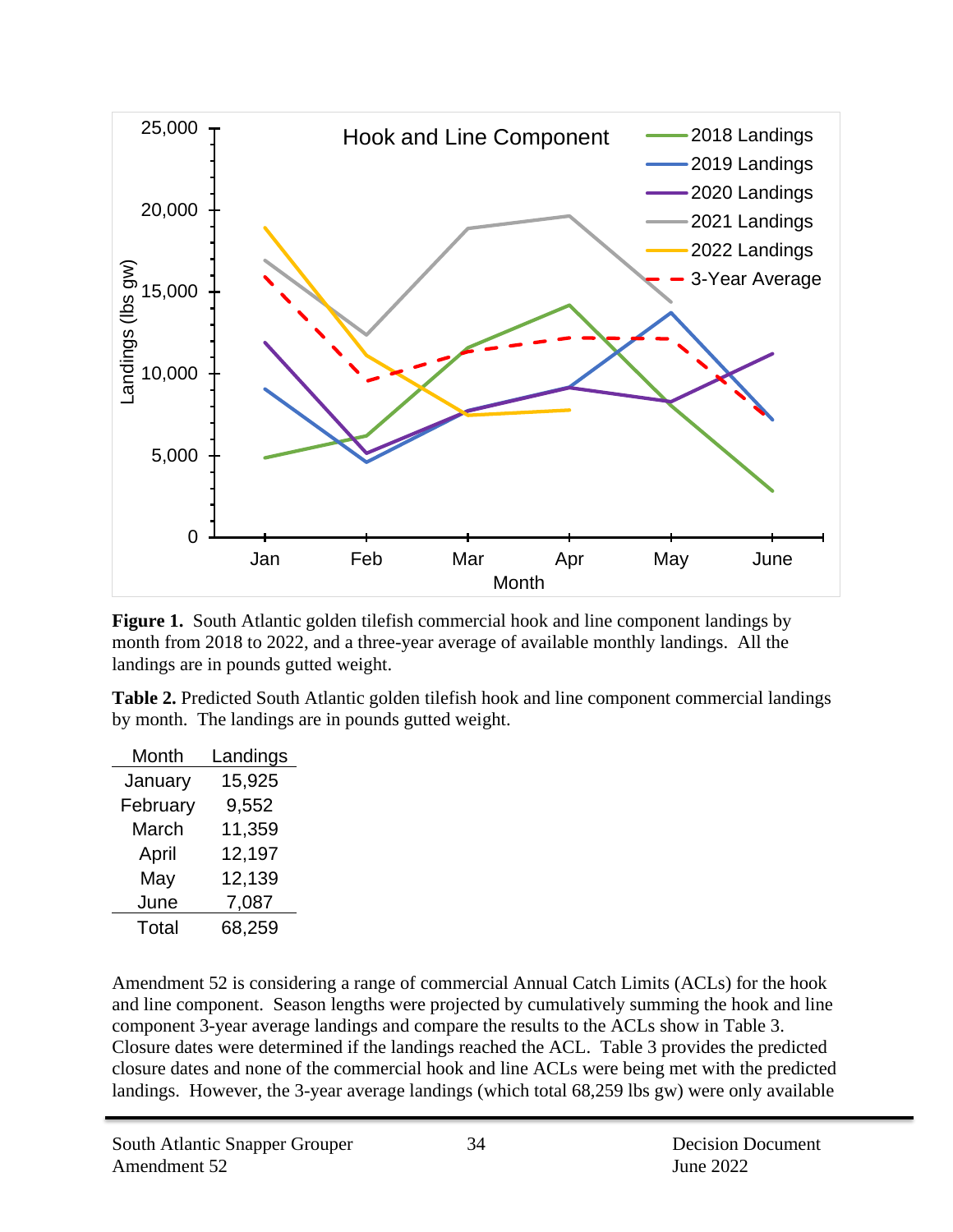for the time period of January 1 through June 30. Therefore, the analysis shows that no closures are expected with any of the ACLs for the time period of January 1 through June 30.

**Table 3.** The projected closure dates for the golden tilefish commercial hook and line component for a range of commercial ACLs in Amendment 52. The closure dates came from comparing the 3-year average landings against the ACLs. However, the 3-year average landings are only available from January 1 through June 30.

| ACL     | <b>Closure Date</b> |
|---------|---------------------|
| 82,935  | None                |
| 101,052 | None                |
| 105,161 | None                |
| 108,304 | None                |
| 110,722 | None                |
| 112,656 | None                |

#### *Longline Component*

As stated earlier, commercial landings data for South Atlantic golden tilefish were obtained from the SEFSC on May 13, 2022. All of the South Atlantic golden tilefish commercial landings are in pounds gutted weight (lbs gw). Future commercial landings were determined from reviewing recent commercial landings data, however the recent commercial landings data is limited due to numerous closures of the longline component. Table 4 provides the past closure dates for the golden tilefish longline component from 2015 to 2022. A three-year average of longline component landings by month were assumed to reflect future landings. Due to the closures different years were used to determine the average monthly landings. Average monthly landings for January came from 2020, 2021, and 2022. Average monthly landings for February came from 2018, 2019, and 2022. No predicted landings were done from March through December because this time period was frequently closed due to the commercial ACL being met in the past years. Figure 2 shows the landings used in this analysis, and Table 5 provides the predicted landings for each month.

**Table 4.** Past closure dates for the South Atlantic golden tilefish longline component from 2015 to 2022. The commercial longline component was closed because the longline ACL was met.

Closure Date February 19, 2015 None May 9, 2017 March 25, 2018 March 14, 2019 February 18, 2020 February 10, 2021 March 16, 2022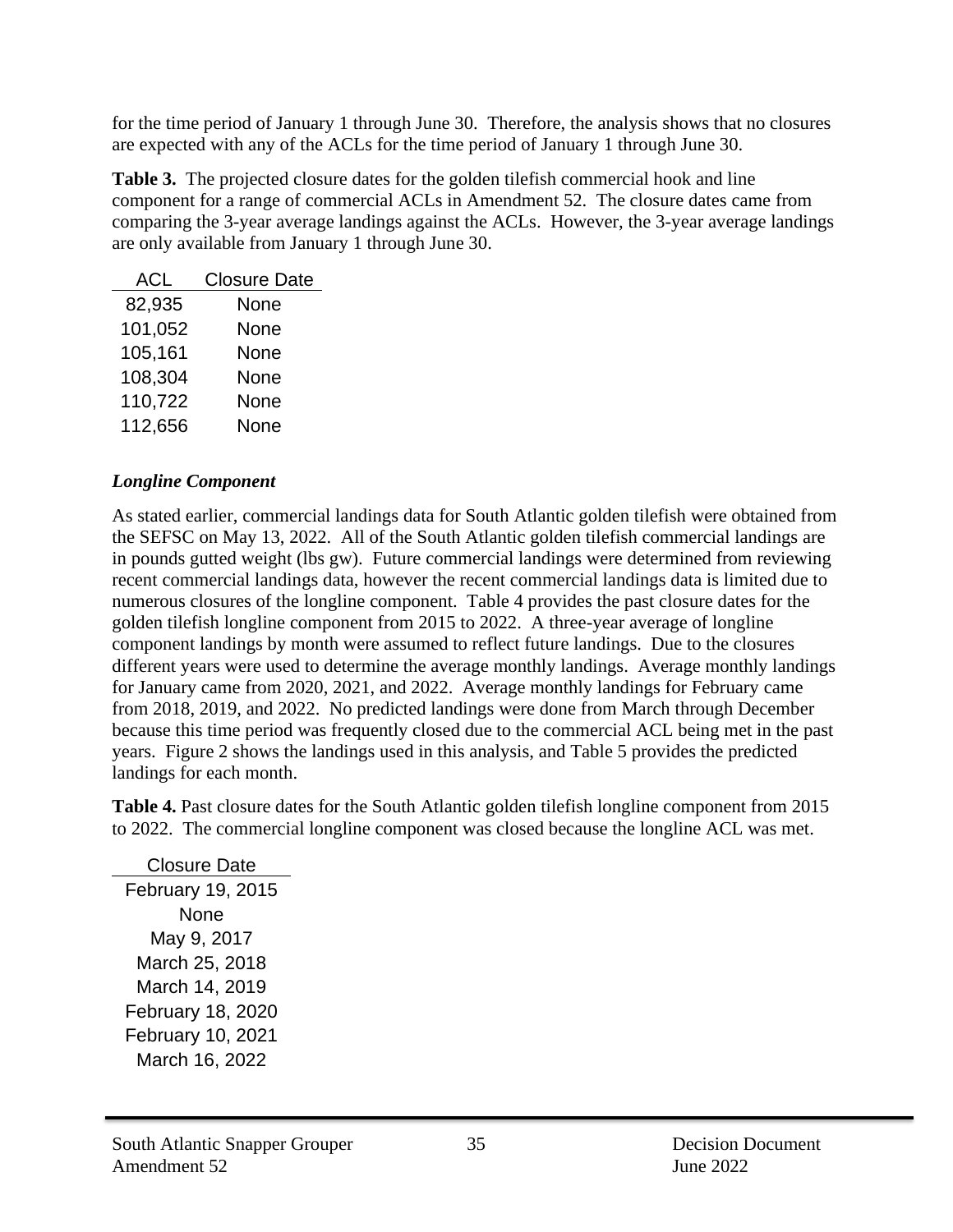

**Figure 2.** South Atlantic golden tilefish commercial longline component landings by month from 2018 to 2022 and a three-year average of available monthly landings. The landings are in pounds gutted weight.

**Table 5.** Predicted South Atlantic golden tilefish longline component commercial landings by month. The landings are in pounds gutted weight.

| Month    | Landings |
|----------|----------|
| January  | 134,866  |
| February | 99,701   |
| Total    | 234,567  |

Amendment 52 is considering a range of commercial ACLs for the longline component. Season lengths were projected by cumulatively summing the commercial 3-year average landings and compare the results to the ACLs show in Table 6. Closure dates were determined if the landings reached the ACL. Table 6 provides the predicted closure dates and none of the commercial longline ACLs were predicted to be met. However, the 3-year average landings (totaling 234,567 lbs gw) were only available for the time period of January 1 through February 28. Therefore, the analysis shows that no closures are expected for the commercial longline ACLs for the time period of January 1 through February 28.